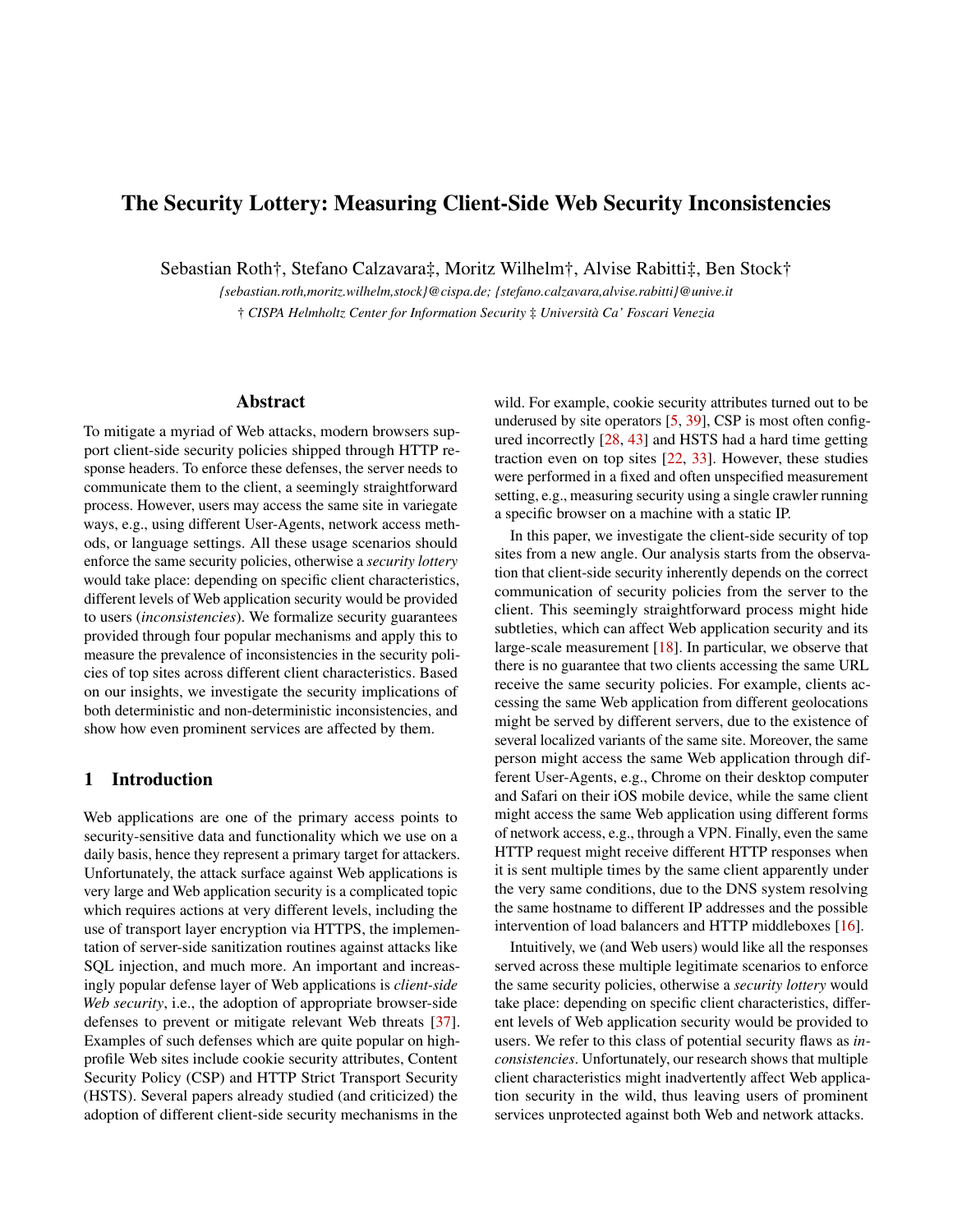# **Contributions**

In this paper we measure the prevalence of inconsistencies in the security policies of top sites across different client characteristics and we quantify their security implications:

- 1. We propose a data collection methodology tailored to our analysis and we build a dataset of 13,626,145 responses collected from the 10,000 highest-ranking sites available through HTTPS (based on Tranco [\[25\]](#page-15-5)), while testing a number of different client characteristics. Our tests include the use of different User-Agents, network access methods and language settings.
- 2. We introduce general definitions of consistency for clientside security mechanisms and we instantiate them to a set of popular defenses available in modern browsers. Our definitions are *semantics-based*, i.e., they only capture inconsistencies with a potential security import, rather than superficial syntactic differences or other types of false positives coming from the different enforcement models of different security mechanisms.
- 3. We apply our definitions to the collected data and we report on the key findings. Our measurement shows that a significant fraction of the analyzed Web sites suffers from different types of client-side security inconsistencies. Remarkably, the majority of them can be attributed to specific client characteristics, which identify weak spots in the security configuration, while the others can be attributed to non-deterministic factors, which may nevertheless be exploited by attackers.

# <span id="page-1-0"></span>2 Background and Related Work

We first outline the relevant security mechanisms for our paper and then review the related work in this area.

# 2.1 Client-Side Security Mechanisms

All the security mechanisms in the present section are activated by means of HTTP response headers or (in some cases) by making use of meta tags within the HTML. In our analysis we only focus on security policies set via response headers, which is the most common deployment scenario indicated by prior work [\[6,](#page-15-6) [28\]](#page-15-1).

Threat Model The client-side security mechanisms under study are designed to prevent different threats coming from *Web attackers* and *network attackers*, the standard threat models of the Web security literature. Web attackers operate a malicious site, say <evil.com>, and leverage it to launch attacks against target Web applications. Relevant Web threats include Cross Site Scripting (XSS), Cross Site Request Forgery

(CSRF) and click-jacking. Network attackers extend the capabilities of Web attackers with full control of the unencrypted HTTP traffic, e.g., because they have access to the access point where the victim is connected.

Cookie Security Attributes Cookies are the traditional state management mechanism of the HTTP protocol, yet they suffer from a range of security problems in their default configuration. Site operators are thus recommended to improve the level of protection of their cookies by marking them with appropriate *security attributes*.

The *HttpOnly* attribute ensures that cookies are not accessible from JavaScript, which prevents cookie theft through malicious scripts, e.g., injected through XSS. The *Secure* attribute guarantees that cookies are never sent in plain HTTP requests, but only over encrypted HTTPS connections, which rules out network sniffing attempts. The combination of HttpOnly and Secure significantly raises the confidentiality guarantees of cookies, which is particularly important to protect against session hijacking [\[5,](#page-15-0) [11\]](#page-15-7).

The latest addition to the set of attributes is called *SameSite*, which is meant to protect against CSRF attacks. If the attribute is set to Lax, cookies are only sent on cross-site requests when the main frame is navigated using a safe method like GET. If instead the attribute is set to Strict, cookies are never sent across sites. Some modern browsers like the latest versions of Chrome automatically promote all cookies to SameSite Lax, hence site operators can opt out from protection by setting the SameSite attribute to None for compatibility reasons.

Content Security Policy *Content Security Policy* (CSP) is a security mechanism originally aimed at mitigating the dangers of XSS and later extended to cover additional threats. In essence, a CSP is meant to ensure that only resources explicitly allowed by the developer of a page can be included therein. This is achieved by binding directives of the form *type*-src (for different content types, e.g., scripts, images, etc.) to a set of allowed sources, which can be as specific as a full URL or as unspecific as  $https://*$ . Script execution can also be controlled by allowing only script tags bearing a valid nonce attribute or matching a given hash, which should be preferred over allowlists [\[43\]](#page-16-2).

Enforcing a CSP with a script-src (or alternatively a defaultsrc) directive implicitly disables a page's ability to run inline scripts, inline event handlers, and string-to-code transformation functions like eval, which are the most common XSS vectors. These restrictions can be lifted by the 'unsafeinline' or 'unsafe-eval' source-expression, respectively, although 'unsafe-inline' is voided by the use of nonces / hashes in modern browsers to authorize individual scripts. To support dynamic inclusion of scripts, scripts with a valid nonce can propagate trust to recursively included scripts via the 'strictdynamic' source-expression. This source-expression voids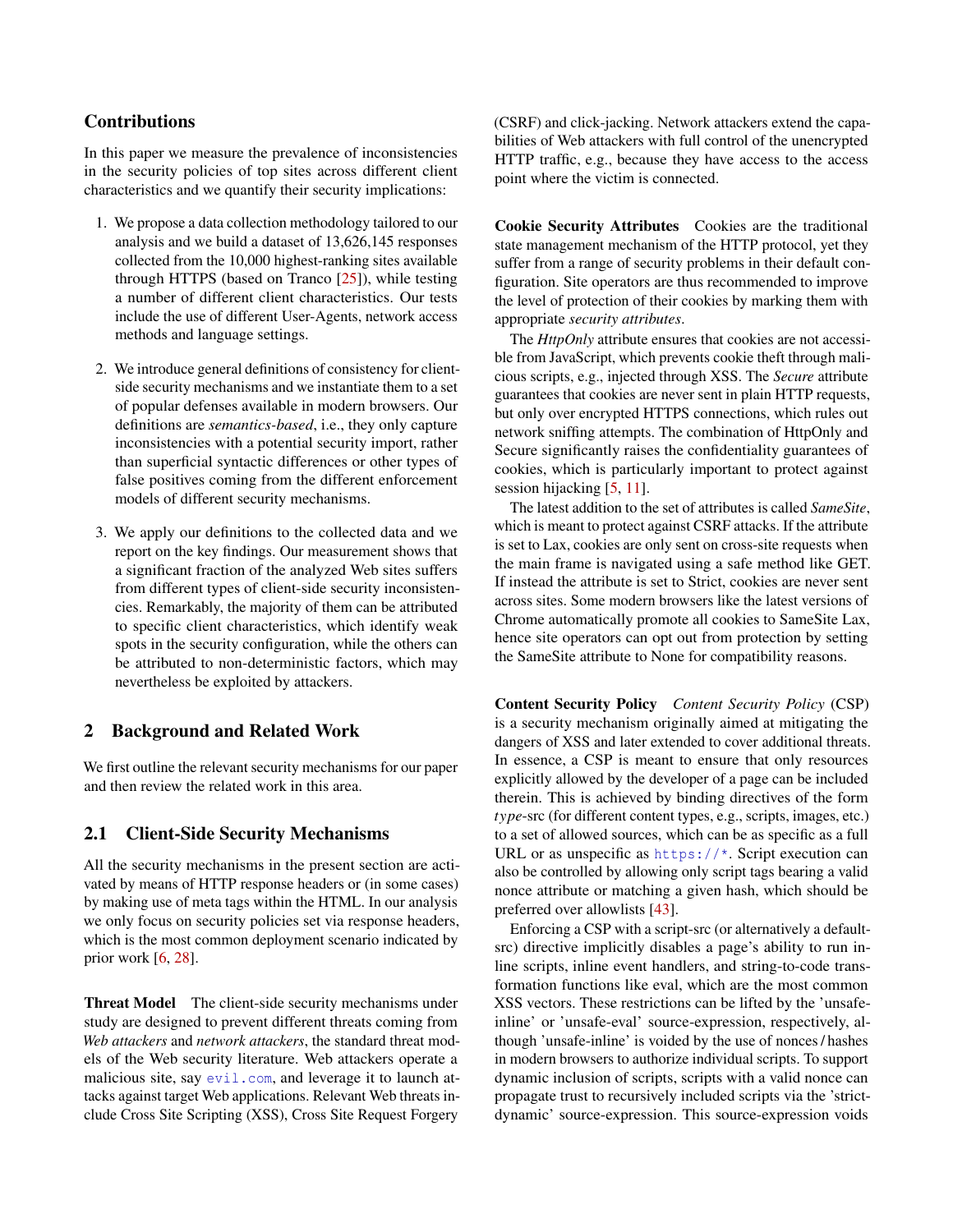any allowed hosts for script inclusion, forcing the exclusive use of nonces / hashes to control scripts.

Other popular use cases of CSP include *framing control* and *TLS enforcement* [\[28\]](#page-15-1). To support the former, CSP introduced the frame-ancestors directive, which defines an allowlist for framing. For the latter, CSP supports two useful directives: upgrade-insecure-requests forces an automated upgrade from HTTP to HTTPS for all resources loaded by the page, while block-all-mixed-content strengthens the traditional mixed content policy implemented by major browsers to rule out all forms of HTTP communication from HTTPS pages. Note that upgrade-insecure-requests effectively subsumes block-all-mixed-content.

X-Frame-Options X-Frame-Options (XFO) is one of the oldest security headers, originally introduced in Internet Explorer to defend against click-jacking attacks by enforcing a framing control policy. Though now deprecated in favor of the frame-ancestors directive of CSP, XFO is still massively deployed in the wild [\[7\]](#page-15-8).

In modern browsers, XFO can be set to two different values: SAMEORIGIN allows framing only on pages with the same origin of the framed content; DENY instead forbids any form of framing. XFO also used to support a third option, called ALLOW-FROM, which could be used to allow framing only from a given URL, however major browsers like Chrome and Firefox do not support it anymore or even never supported it.

HTTP Strict Transport Security Although the Web is fast progressing towards a full usage of transport layer encryption through TLS, browsers do not automatically upgrade all connections to HTTPS to avoid breakage. This introduces the danger of attackers who force a victim's browser to make a request towards the HTTP version of a site, thus allowing the attacker to perform impersonation attempts, e.g., for phishing or to sniff non-Secure cookies.

To prevent these threats, *HTTP Strict Transport Security* (HSTS) was introduced. In particular, once set for a specific HTTPS host via the Strict-Transport-Security header, any connection towards that host is automatically upgraded to HTTPS by the browser for the duration specified in the maxage attribute (or until a HSTS header with max-age set to 0 is received). Optionally, HSTS can specify the includeSub-Domains directive, which extends protection to all the subdomains of the host setting the security header. This is important to defend against network attackers who could otherwise forge cookies from HTTP subdomains and to prevent the exfiltration of domain cookies lacking the Secure attribute.

Due to its design, HSTS faces a Trust-On-First-Use (TOFU) problem because network attacks can be performed before TLS connections are enforced via the Strict-Transport-Security header in the first response. In order to get rid of this issue, hosts supporting HSTS can also ask for inclusion in the HSTS preload list [\[26\]](#page-15-9), which is a public list of known

hosts where browsers should activate HSTS by default. To be accepted into the HSTS preload list, a host must serve a valid HSTS header with max-age set to at least one year, have enabled includeSubDomains, and include the preload directive. Since preloading implies a fully functional HTTPS setup for all of a site's subdomains, which might cause problems in practice, the preload list offers a feature for removal. For this removal request to go through, a site has to serve a valid HSTS header (i.e., at least specifying a max-age value) *without* the preload directive [\[27\]](#page-15-10). After this, the site is removed from the preload list without further notice to the site operator.

## <span id="page-2-0"></span>2.2 Related Work

We categorize related work in three key areas: client-side Web security, Web security inconsistencies and Web measurements from different vantage points.

Client-Side Web Security Client-side Web security received an increasing amount of attention by the research community in the last few years. Prior research studied the adoption of different client-side security mechanisms, including cookie security attributes [\[5,](#page-15-0) [39\]](#page-16-1), CSP [\[6,](#page-15-6) [28,](#page-15-1) [43\]](#page-16-2) and HSTS [\[22,](#page-15-2) [33\]](#page-16-3). Stock et al. [\[37\]](#page-16-0) investigated the historical evolution of the most popular client-side security mechanisms using archival data. However, none of these works focused on client-side Web security inconsistencies, because they analyzed the considered security mechanisms using a single, fixed client with a specific network access method.

Web Security Inconsistencies Other related studies are those on Web security inconsistencies, i.e., conflicting configurations of protection mechanisms leading to insecurity. This problem has been explored from different angles. A first work investigated inconsistencies between the desktop and the mobile version of the same site  $[21]$ . This work is largely complementary to ours, because it analyzes vulnerabilities enabled by security inconsistencies between a desktop site like www.foo.com and its mobile variant m.foo.com. Our analysis instead disregards such cases, because www.foo.com and m.foo.com are not necessarily the same Web application, hence they might legitimately have different security requirements. Our methodology (see Section [5\)](#page-5-0) is designed to minimize false positives by taking the specific enforcement models of existing security mechanisms into account and focuses on security inconsistencies in the same Web application enabled by a wide range of different client characteristics (including the use of a mobile client, but not limited to that). Similar considerations apply to an analysis of HTTPS security mismatches between www.foo.com and its parent [\[1\]](#page-14-0).

Another complementary piece of work includes a largescale study of how different User-Agents enforce the same click-jacking protection policy differently [\[7\]](#page-15-8). This is a different form of Web security inconsistency coming from the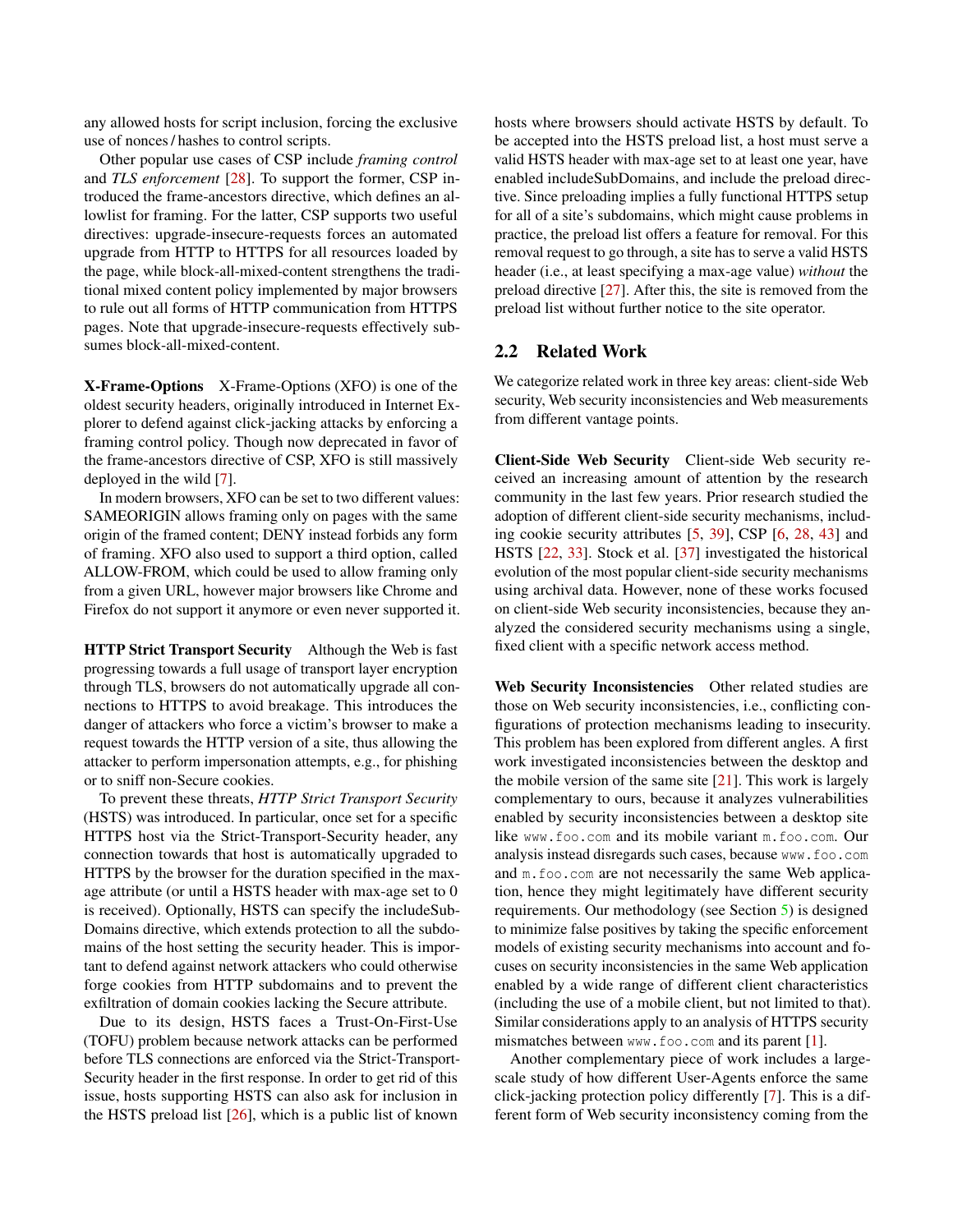variegate cross-browser support of specific security mechanisms [\[31,](#page-15-12) [32\]](#page-16-4), something which we abstract from by assuming the use of a modern, fully compliant client. A last work on Web security inconsistencies is the recent Site Policy proposal, designed to tame inconsistent configurations of the same security mechanism across different pages of the same site, which is yet another orthogonal security issue [\[8\]](#page-15-13).

Web Measurements Prior work proposed the use of multiple vantage points for Web measurements [\[17,](#page-15-14) [18\]](#page-15-3) and several papers measured the impact of different vantage points on specific aspects. Notable examples include papers analyzing how geolocation may affect the behavior of Web trackers [\[13,](#page-15-15) [14,](#page-15-16) [30,](#page-15-17) [40\]](#page-16-5) and the security guarantees of HTTPS [\[29\]](#page-15-18). The latter work also analyzes downgrades in the use of security headers as part of a broader study, though its treatment is not nearly as comprehensive as that of our paper: it considers a more limited set of headers and use cases, it only covers a specific type of inconsistency (lack of header) and it only focuses on a single factor (geolocation). Other work studied suspicious content manipulation performed by free proxies, VPNs and middleboxes [\[12,](#page-15-19) [16,](#page-15-4) [19,](#page-15-20) [20,](#page-15-21) [24,](#page-15-22) [41,](#page-16-6) [42\]](#page-16-7). These papers identified a range of malicious behaviors and shady practices, including script injection, cookie injection, TLS downgrades and generic header manipulations. Orthogonally, we are only interested in server-side responses *without* any network manipulation, i.e., we measure the impact of different legitimate access methods on Web application security.

### 3 Motivation for Our Study

In contrast to prior work, we measure client-side Web security across different client characteristics to identify specific conditions that attackers might exploit to identify weak spots in protection. We discuss a few relevant examples below.

A Web site may set the Secure attribute on its session cookies when it is accessed using Chrome, but may forget the attribute when it is accessed using Opera. This would leave Opera users vulnerable to cookie sniffing attempts over HTTP, which may enable session hijacking attacks against a specific user population. In terms of exploitation, a network attacker could just try a traditional cookie leak attempt, e.g., injecting an HTTP image pointing to the target site, and profit from the presence of Opera users on the network under her control.

A Web site may configure its CSP differently when accessed from different countries, e.g., due to the use of different ad networks, and there is no guarantee that all these CSPs enjoy the same security guarantees. For example, users from specific countries may be left unprotected against XSS, so a Web attacker might attempt targeted attacks where a link containing an XSS payload is only shared on social media platforms which are most popular on the vulnerable country.

Additionally, security mechanisms might change when

sites are accessed from different geolocations. These can either occur because a visitor originates from a specific country or because they rely on a VPN or the Onion network to spoof their geolocation. Both the geolocation and the fact that a user is connecting through the Onion network may have an impact on security, which can be leveraged by an attacker if these changes are deterministic based on the (spoofed) geolocation.

An orthogonal issue is that sites may change security headers in a non-deterministic fashion. Indeed, we observed different security policies on the same Web page even when the page was accessed under the very same client characteristics, due to non-deterministic factors like load balancers. This means that users may occasionally enjoy different levels of protection even when no observable condition changes, hence in our threat model we also consider determined attackers who actively try to abuse such inconsistencies opportunistically.

In the following two sections, we lay the ground work for our analysis. First, we explain our measurement setup and chosen client characteristics, as well as how we selected sites to ensure a measurement without network-level interference. Second, we formalize a definition of consistency and apply it to the previously outlined security mechanisms.

#### <span id="page-3-0"></span>4 Data Collection Framework

Here, we discuss which types of factors we investigate to understand differences in client-side Web security guarantees. We then outline which information we use to collect data for each of the factors and we discuss our key design choices.

#### 4.1 Scope of the Study

We assume the use of a modern client implementing all the security mechanisms in Section [2,](#page-1-0) e.g., the latest versions of Chrome and Firefox as of January 1, 2022. We thus exclude the use of legacy clients, because it is clear that this discouraged practice may severely downgrade Web application security, e.g., because CSP is not supported by the browser. We also assume that modern clients correctly implement all the security mechanisms according to their official specifications, i.e., if two different clients receive the same security headers, we assume they enforce the same intended level of protection. Finding bugs in the implementation of client-side security mechanisms is an orthogonal issue [\[32\]](#page-16-4).

We identify three *factors* which users may legitimately manipulate as part of their everyday Web browsing experience, without realizing that they can unintendedly affect Web application security:

1. User-Agent: users have different tastes and might prefer different browsers, e.g., due to the privacy policies they implement by default. Moreover, the same user might use different browsers on different devices, possibly running different operating systems. As long as users make use of a modern, up-to-date browser, they likely do not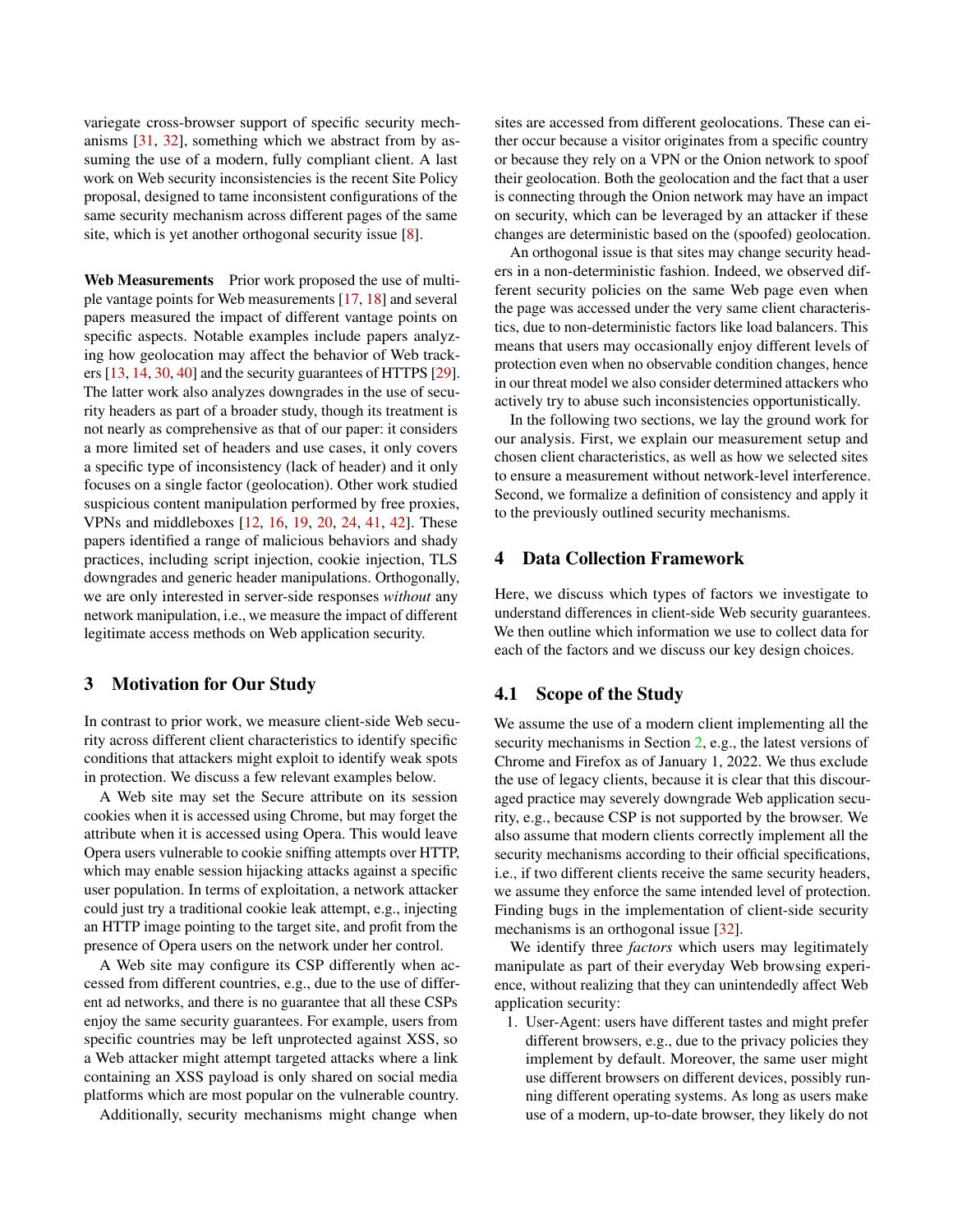| Factor                      | Set of tests                                                                   | <b>Tests</b>                                                                                                                                                                                                                                                                                                          |
|-----------------------------|--------------------------------------------------------------------------------|-----------------------------------------------------------------------------------------------------------------------------------------------------------------------------------------------------------------------------------------------------------------------------------------------------------------------|
| User-Agent                  | Windows client<br>Linux client<br>macOS client<br>Android client<br>iOS client | User-Agent header: Chrome 96, Firefox 95, Edge 96, Opera 82<br>User-Agent header: Chrome 96, Firefox 95, Opera 82<br>User-Agent header: Chrome 96, Firefox 95, Edge 96, Opera 82, Safari 15.2<br>User-Agent header: Chrome 96, Firefox 95, Opera 96<br>User-Agent header: Chrome 96, Firefox 95, Edge 86, Safari 15.2 |
| Vantage Point               | <b>VPN</b> service<br>Onion network                                            | Servers from hidemyass.com - 1 per country (218 countries)<br>Standard Onion client - 1 end-node per country (49 countries)                                                                                                                                                                                           |
| <b>Client Configuration</b> | Language                                                                       | Accept-Language header: en, es, cn, ru, de                                                                                                                                                                                                                                                                            |

Table 1: Selected client conditions that might influence the received security headers

expect Web application security to be affected, yet it is possible that a site sets up different configurations based on the value of the User-Agent header of the incoming requests for generic reasons. This practice, known as *User-Agent sniffing*, might leave some User-Agents unprotected against specific classes of attacks. Note that we use the terms *browser* and *User-Agent* interchangeably.

- 2. Vantage Point: users may access a given site from different geographical vantage points. Users may not expect this practice to affect Web application security, yet it is possible that the geolocation has an impact on dynamically loaded advertisement, which in turn might require a different server-side configuration of CSP. Further, the exit nodes of the Onion network are publicly known, hence a connection through the Onion network might result in a different response, possibly introducing a difference in security.
- 3. Client Configuration: some configuration settings might influence the way clients interact with Web sites. For example, the language of the client is normally advertised in the Accept-Language header and the site might use this information to redirect the client to a localized homepage served by a different host, possibly with a different security configuration. We only focus on this aspect (language) in our analysis for simplicity.

Table [1](#page-4-0) identifies for each factor a set of possible *tests*, which can be easily simulated in a black-box fashion by a Web crawler. We identify the respective User-Agent strings for the browsers in the table via a public online repository [\[45\]](#page-16-8).

# 4.2 Challenges and Design Choices

The discussion in the previous section does not directly yield a dataset construction procedure, due to a couple of problems we have to deal with. The first is related to the sheer *number of requests* to send to each Web site, because it is possible that security policies are influenced by a combination of multiple factors. To mitigate this, we only cover a subset of all the possible combinations by testing different factors in isolation:

- 1. User-Agent: when testing different User-Agents, we access the network through a local machine with a German IP, and we do not set the Accept-Language header.
- 2. Vantage Point: when testing different vantage points,

<span id="page-4-0"></span>we set the User-Agent header to Chrome 96 for Windows and we do not set the Accept-Language header. We use hidemyass  $VPN<sup>1</sup>$  $VPN<sup>1</sup>$  $VPN<sup>1</sup>$  to access the sites from 218 countries and additional 49 different countries through for the Onion network.

3. Client Configuration: when testing different language settings, we access the network through a local machine with a German IP address and we set the User-Agent header to Chrome 96 for Windows.

This way, we can measure meaningful *intra-factor* variations in the level of Web application security, e.g., by estimating the impact of the choice of a specific User-Agent when the other two factors are fixed.

The second problem is related to *non-determinism*, because the same request does not necessarily always receive the same response. For example, DNS might resolve the same hostname to different IP addresses at different times and load balancers can forward requests for the same resource to different backend servers to improve performance. In either case, there is no guarantee that all the hosts which might process the request enforce the same security policies. Security inconsistencies introduced by non-deterministic factors are in the scope of our study, yet they complicate the *attribution* of security flaws. To exemplify the problem, assume that Chrome appears to be less protected than Firefox because it did not receive any security headers at all. In this case, the User-Agent itself may not be the actual cause of insecurity because non-determinism may have played a role on the received response, e.g., the DNS resolution accidentally redirected Chrome to a poorly configured host. To mitigate this problem, each Web site is visited multiple times (five in our collection) for each test and all the corresponding responses are stored, which allows us to detect non-deterministic security inconsistencies.

Our crawler takes as input a set of *Factors*, a set of *Tests* associated to each factor, a set of *URLs* to access and a number of visits *n* to perform for each test. For each factor *f* ∈ *Factors* and each associated test  $t \in Tests[f]$ , each  $u \in URLs$  is visited *n* times setting *f* to *t*. For the finally reached URL (after potential redirects), we resolve its origin *o* and save the response *r* in the dataset at the entry  $D[u, t]$ , enriched with the origin *o*. We refer to *o* as the *end origin* of the response *r*.

<span id="page-4-1"></span><sup>1</sup><https://www.hidemyass.com/>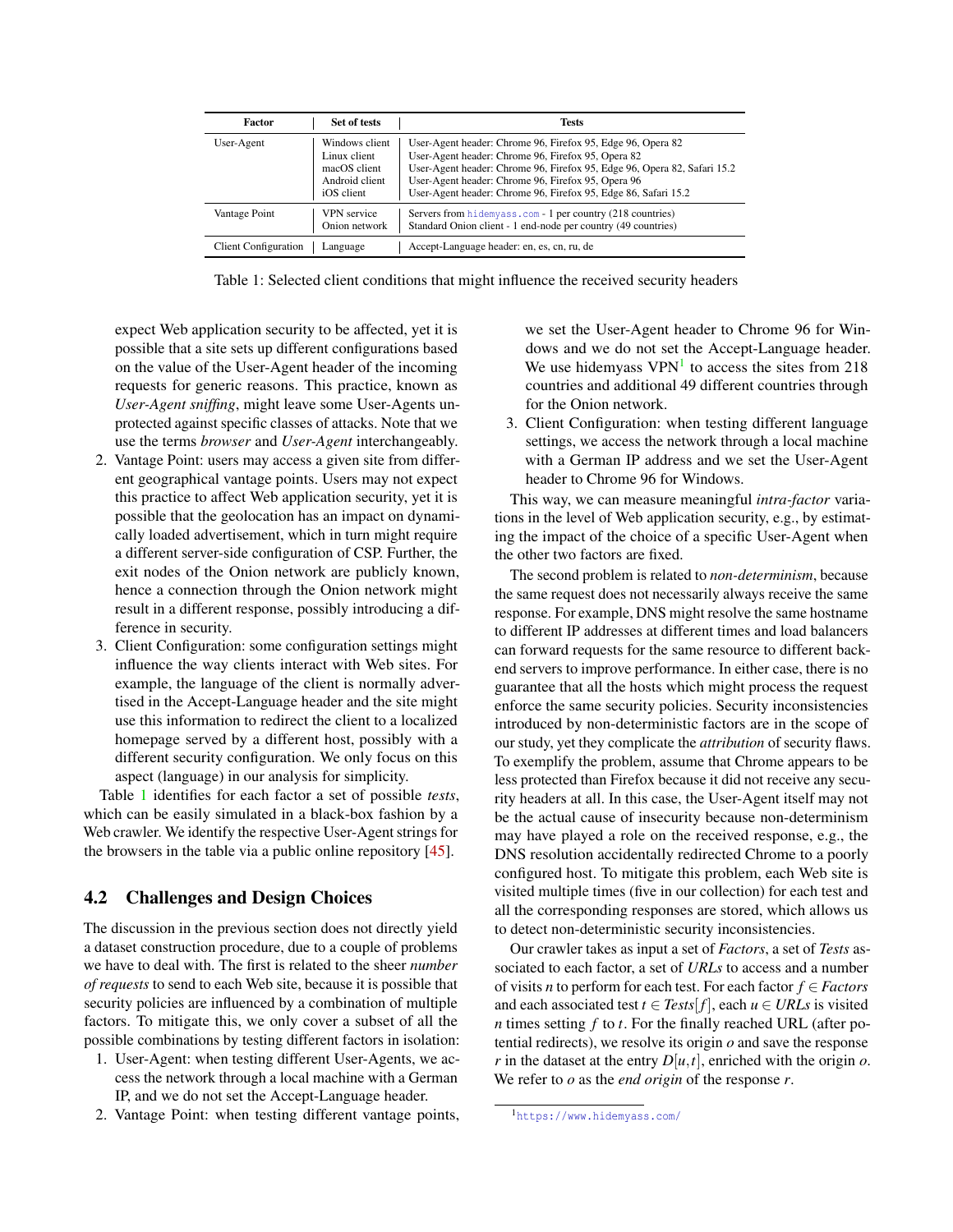#### <span id="page-5-0"></span>5 Formalizing Inconsistencies

Before presenting the formal details, we present an overview of our analysis methodology to explain its design and subtleties. A simple notion of consistent security might be as follows: all the responses collected from the same URL must enforce the same security policies. However, this intuitive definition of consistency is too strong to be useful in practice.

The first point we make is that requiring the *same* security policies for all the collected responses is overly restrictive. As a matter of fact, two security policies can be *syntactically* different, yet provide an equivalent level of protection. For example, two syntactically different CSPs may both effectively mitigate the dangers of XSS. As another example, a host may configure HSTS with tiny fluctuations in the value of the maxage attribute which do not play any role in terms of practical security. To abstract from syntactic differences without significant security implications, we define *equivalence* relations ∼*<sup>m</sup>* for each security mechanism *m* under study.

A second challenge of our analysis is related to *legitimately* different policies we might get for different client characteristics: for example, a Web site which activates CSP for desktop clients might redirect mobile clients to a static error page which requires no protection and thus enforces no CSP. We do not want to consider these cases as security inconsistencies, because the Web pages are different and legitimately require a different level of protection. To filter out false positives, we define *compatibility* relations  $\bowtie_m$  for each security mechanism *m* under study: incompatible responses cannot lead to security inconsistencies, because *m* protects different objects. For the sake of generality, our framework supports different compatibility relations for different security mechanisms, because they may be based on different enforcement models, e.g., CSP operates at the page level, while HSTS operates at the host level. In our Web measurement, however, we use the same compatibility definition  $\bowtie_m$  for each security mechanism *m*, because we want to be conservative in our findings and avoid over-reporting (see Section [5.2\)](#page-6-0).

Finally, we observe that not all inconsistencies are equal in terms of real-world *exploitation*. Inconsistencies enabled by non-deterministic factors can be exploited by attackers who are determined (or lucky) enough to eventually stumble into them, while inconsistencies enabled by deterministic factors like the adoption of a specific User-Agent identify weak spots that knowledgeable attackers can more easily take advantage of. We discriminate these two cases by having two different definitions of consistency, as detailed below.

### 5.1 Consistency

For any security mechanism *m*, we assume a reflexive and transitive relation  $r \leq m r'$  reading as: response *r* configures *m* no more securely than response *r'*. We write  $r \sim_m r'$  if and only if *r* configures *m* equivalently to *r* ′ , i.e., we have that both

<span id="page-5-1"></span>

| Chrome 96 | Firefox 95    |
|-----------|---------------|
| H,H,H,H,H | H,H,H,H,H     |
| H,H,H,L,H | H,H,H,H,H     |
| H,H,H,H,H | L, L, L, L, L |

Table 2: Example observations upon crawling

*r*  $\leq_m r'$  and  $r' \leq_m r$  hold. Finally, we assume reflexive and symmetric relations  $r \bowtie_m r'$  reading as: response *r* and  $r'$  are compatible with respect to the security mechanism *m*. We later instantiate  $\leq_m$  and  $\bowtie_m$  to the different security mechanisms considered in our study to capture specific security properties.

The first definition we introduce is called *intra-test consistency*. It requires all compatible responses collected within the same test to provide an equivalent level of protection. Violations to this consistency property are likely attributed to non-deterministic factors, because all the observable client conditions are the same across the received responses.

Definition 1 (Intra-Test Consistency). The page with URL *u* satisfies *intra-test consistency* for the security mechanism *m* within the test *t* if and only if for all responses  $r \in D[u, t]$  and  $r' \in D[u,t]$  such that  $r \bowtie_m r'$  we have  $r \sim_m r'$ .

The second definition of consistency which we introduce is called *inter-test consistency*. It requires all compatible responses collected within two different tests (defined for the same factor) to provide an equivalent level of protection. We require the two tests to satisfy intra-test consistency to rule out inconsistencies enabled by non-deterministic factors, e.g., occasionally missing headers on responses collected within the same test. This way, inter-test inconsistencies can be realistically attributed to specific client characteristics.

Definition 2 (Inter-Test Consistency). The page with URL *u* satisfies *inter-test consistency* for the security mechanism *m* across the tests  $t, t'$ , defined for the same factor and satisfying intra-test consistency, if and only if for all responses  $r \in D[u,t]$ and  $r' \in D[u, t']$  such that  $r \bowtie_m r'$  we have  $r \sim_m r'$ .

We exemplify the definitions at work on a few toy examples. Let us focus on just two tests for the User-Agent factor for simplicity: Chrome 96 for Windows and Firefox 95 for Linux. Assume that pages are visited five times for each test and may be classified in two security levels: low (*L*) and high (*H*) with  $L \leq_m H$ . Consider now the example observations in Table [2,](#page-5-1) that we assume to be all pairwise compatible. The first row models a straightforward scenario where both intratest consistency and inter-test consistency are satisfied. The second row models a scenario where intra-test consistency does not hold, due to the *L* observation for Chrome, hence inter-test consistency is undefined: this case captures a nondeterministic security downgrade. The third row represents a scenario where intra-test consistency is satisfied, but intertest consistency is not: this captures a deterministic security downgrade occurring when the page is visited using Firefox.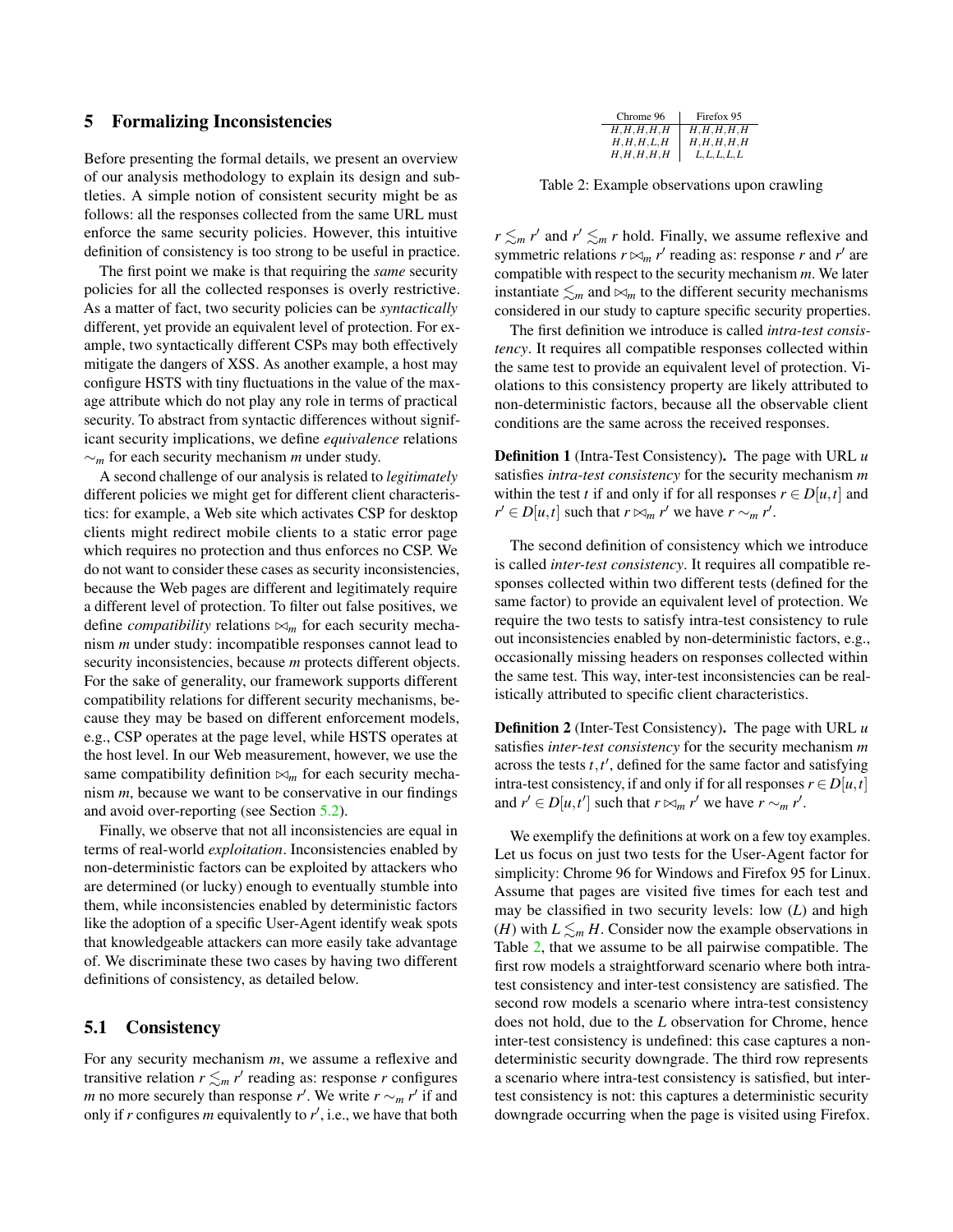#### <span id="page-6-0"></span>5.2 Compatibility Relations

Arguably, certain security mechanisms such as CSP are not applicable to an origin per se, but rather to the *content* provided under a given URL. However, not every URL returns the same content on each load, in particular in the presence of errors or block pages. For such pages, which might originate from CDNs like Cloudflare, enforcing the CSP of the original page might not make sense. Hence, when we encounter an inconsistency, we need to ensure that this inconsistency is not due to different content being delivered. We leverage a *similarity score* on Web pages for this task.

Page Similarity Based on preliminary analyses of the collected data, our page similarity score takes into account four factors: first, we rely on JavaScript as a proxy to implement the pages' functionality. Therefore we created sets of the hosts from which scripts are loaded and computed their Jaccard similarity. By manually investigating the script data that we got from analyzing our responses, we encountered cases where the Jaccard similarity of the script hosts was 1, e.g., because the page only used inline scripts. Notably, the number of inline scripts differed significantly; hence, we also consider the number of scripts for each host as a second factor for our similarity. However, these first two factors do not work well for pages that only rely on a few scripts or do not even use JavaScript on their main page. To lower the impact of this, we manually investigated those pages, and we observed that the title of the page often changes in case of errors, e.g., showing just domain.com. We, therefore, compute the longest common substring between the titles of two documents and compute the ratio of this overlap as our third factor. In addition to that, we observed that the response size also differed between error/block pages and pages with content. Thus we define the content size of the response as our fourth factor by assigning a value between 0 and 1 (indicating the relative sizes). We finally combine our factors by computing their average. The resulting value (between 0 and 1) is then used to determine the similarity between two pages. We consider two pages as similar if their similarity score is at least 0.8.

To find the page similarity threshold, we computed the similarity score of pages where we have seen *syntactically* different security headers after normalization (e.g., normalizing CSP nonces or report URLs). Specifically, for each such case, we took the largest response as the baseline (under the assumption that content pages are larger than error pages). Then, we computed the similarity to this baseline for each of the other responses. Figure [1](#page-6-1) shows the result of this, both as a histogram (bucket size 0.05), as well as the CDF for the entirety of comparisons. We find that the peak of the histogram is in the right-most bucket, i.e., similarity above 0.95. In the CDF, we observe that the similarity for most of the cases in that bucket is even beyond 0.98. Moreover, the shallow slope of the CDF around 0.8 leads to taking this value as a candidate



<span id="page-6-1"></span>Figure 1: Histogram and CDF of the similarity values for syntactically different header values.

for a threshold to distinguish between content and error/block pages. Notably, error or block pages are just one instance of a potential difference. Our notion generally discerns dissimilar pages, which could require differing levels of protection, so as to avoid reasoning about security inconsistencies when these are in fact legitimate.

To assess the effectiveness of the threshold, we performed analyses to identify false negatives (similar pages marked as dissimilar) and false positives (dissimilar pages marked as similar). To confirm that pages below our threshold are indeed no content pages, we spawned Chromium instances to render those pages *below* the threshold and take screenshots (after 5s) for further analysis. We then manually looked at those 1,939 cases: for the very vast majority, the pages were clearly error pages or block pages showing information about robot detection / CAPTCHAs. Among the edge cases that were close to the threshold, we found one site where the page skeleton looked like the actual content pages for the domain, but without any content. We confirmed this case as a true negative, because the page was under the threshold and seemed different in terms of the content.

Another case that was close to the threshold was a domain that randomly showed a slightly different page that additionally included items in sale. Therefore their title changed from *Mercado Libre Argentina* to *Hot Sale 2021*, and due to the additional content, the file size increased, bringing the similarity down to 0.78. Nevertheless, both pages belonged to the same application and were not empty, error, or block pages, and hence we consider this case as a false negative. Notably, we only faced this one false negative in our dataset.

In order to also assess the number of false positives, we investigated the similarity of pages above the threshold and below 0.95. For the remaining cases beyond 0.95, we are confident to have no error pages in there, given the significant overlap through all four metrics. By looking at those positive (similar) pages, we have seen one single false positive. This case had a similarity score of 0.82, although one HTML file was clearly an error page. This happened due to the error page also including the scripts from the content page. In addition,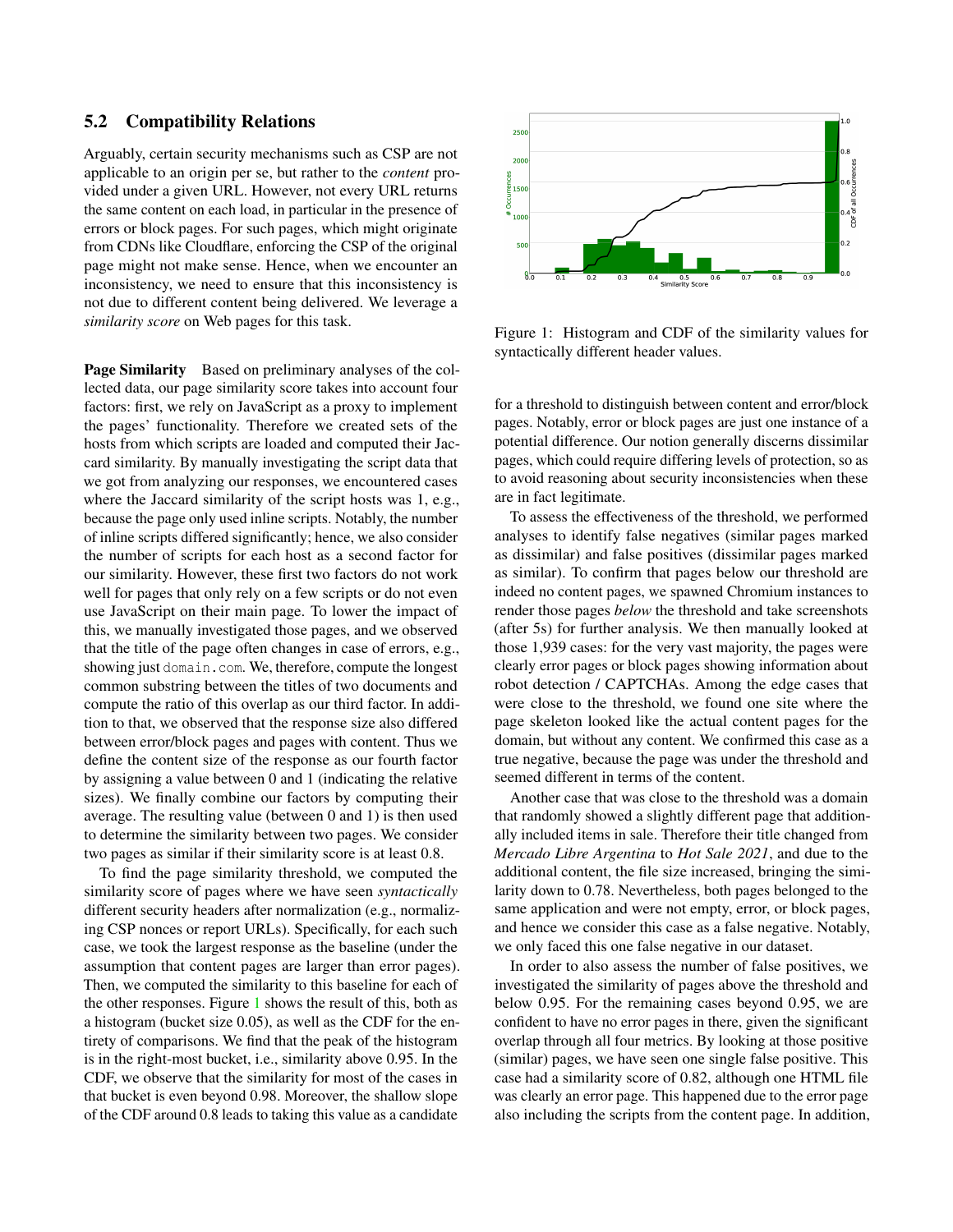| False Negatives   False Positives |                   |
|-----------------------------------|-------------------|
| 1/1,939(0.05%)                    | $1/93$ $(1.08\%)$ |

Table 3: False positive & false negative rates for similarity

the pages were similar in size, yet different in the title (*Hosting Platform of Choice* vs *404 Error | cPanel*). Because this is clearly an error page, we manually removed this error case from our results. Except for this one case, we could not spot any false positives in the pages above 0.8.

Our experiments show that the chosen threshold is appropriate to reason about inconsistencies, because it might suffer from occasional false negatives, but produced just one false positive and one false negative in our experiments (see Table [3\)](#page-7-0). This means that we might lose some inconsistencies, but we are confident not to incorrectly report on inconsistencies where there are, in fact, none (because the content to be protected is different). We now use this *page similarity* notion, to define the following compatibility relations:

**Compatibility** Given two responses *r* and *r'*, we let  $r \bowtie_m r'$ if and only if the end origins of  $r$  and  $r'$  are the same and, additionally, the page similarity between  $r$  and  $r'$  reaches the stipulated threshold. Note that we use the same compatibility relation for each security mechanism *m*. This may be overly conservative for host-based security mechanisms like HSTS, because different pages under the same host may enforce different HSTS policies for the same object (host), hence one may legitimately disregard page similarity in the compatibility relation for HSTS. However, we empirically noticed that this weaker compatibility notion leads to over-reporting inconsistencies for HSTS. In particular, for sites hosted by CDNs, depending on our vantage point or frequency of requests, we received block or CAPTCHA pages. For Cloudflare, these lacked HSTS. However, it can be argued that this has no significant security implications. In particular, if the site normally uses HSTS, the browser will likely be aware that communication should be performed over HTTPS and the lack of the HSTS header does not deactivate HSTS. For this reason, we prefer to be conservative in our analysis and reuse the same compatibility relation (with page similarity) for all the security mechanisms to avoid potential over-reporting.

### 5.3 Equivalence Relations

We now define the  $\leq_m$  relations ("no more secure than") for the different security mechanisms considered in the paper, leading to corresponding security equivalence relations ∼*m*. These definitions are motivated by the semantics of the security mechanisms under study.

Cookie Security Attributes Defining inconsistencies for cookie security attributes is straightforward, because the

<span id="page-7-0"></span>HttpOnly and Secure attributes require no configuration, while the SameSite attribute has three different configurations with increasing level of protection: None, Lax, Strict.

We identify cookies with the triple including their name, Domain and Path, as mandated by the corresponding RFC [\[3\]](#page-14-1). Formally, we let  $r \leq_{ck} r'$  if and only if all cookies *c* occurring in both  $r$  and  $r'$  satisfy the following conditions:

- 1. If  $c$  is marked as HttpOnly in  $r$ , then  $c$  is marked as HttpOnly also in r'.
- 2. If *c* is marked as Secure in *r*, then *c* is marked as Secure also in  $r'$ .
- 3. If *c* is marked as SameSite in *r*, then *c* is marked as Same-Site also in  $r'$  with at least the same level of protection, e.g., if the SameSite attribute of *c* is set to Lax in *r*, then it must be set to Lax or Strict in *r* ′ .

Content Security Policy Defining inconsistencies for CSP is more complicated, since it is an expressive security mechanism, which supports many use cases and can thus be analyzed from multiple angles. To address this, we build multiple equivalence relations for CSP to cover different use cases [\[28\]](#page-15-1).

A first use case for CSP is XSS mitigation, which we study by leveraging a definition of *safe CSP* for CSP Level 3 [\[8\]](#page-15-13). This definition ensures that the CSP puts some meaningful restrictions against XSS: policies which do not comply with the definition can be trivially bypassed by an attacker upon any content injection.

<span id="page-7-1"></span>Definition 3 (Safe CSP [\[8\]](#page-15-13)). A CSP is *safe* if and only if it contains a script-src directive (or a default-src directive in its absence) bound to a value *v* satisfying both the following conditions:

- 1. *v* does not contain the 'unsafe-inline' source-expression, unless nonces or hashes are also present in *v*.
- 2. *v* does not contain the wildcard \* or any full scheme from the following: http:, https:, data:, unless 'strict-dynamic' is also present in *v*.

We let  $r \leq_{csp-\text{xss}} r'$  if and only if, whenever *r* sets a safe CSP, then also  $r'$  sets a safe CSP.

The second use case for CSP is framing control. To define an equivalence relation for this use case, we divide responses in four classes based on the enforced framing restrictions:

- 1. Framing is allowed on all origins.
- 2. Cross-origin framing is allowed only on selected origins.
- 3. Only same-origin framing is allowed.
- 4. Framing is not allowed on any origin.

We then let  $r \leq_{csp-frm} r'$  if and only if the class of *r* is less than or equal to the class of *r* ′ .

The last use case for CSP is TLS enforcement. Its equivalence relation is defined by having  $r \leq_{csp-tls} r'$  if and only if, whenever *r* activates upgrade-insecure-requests or blockall-mixed-content, then also  $r'$  does it. In other words, when  $r$  forbids the use of HTTP, then also  $r'$  enforces the same security restriction.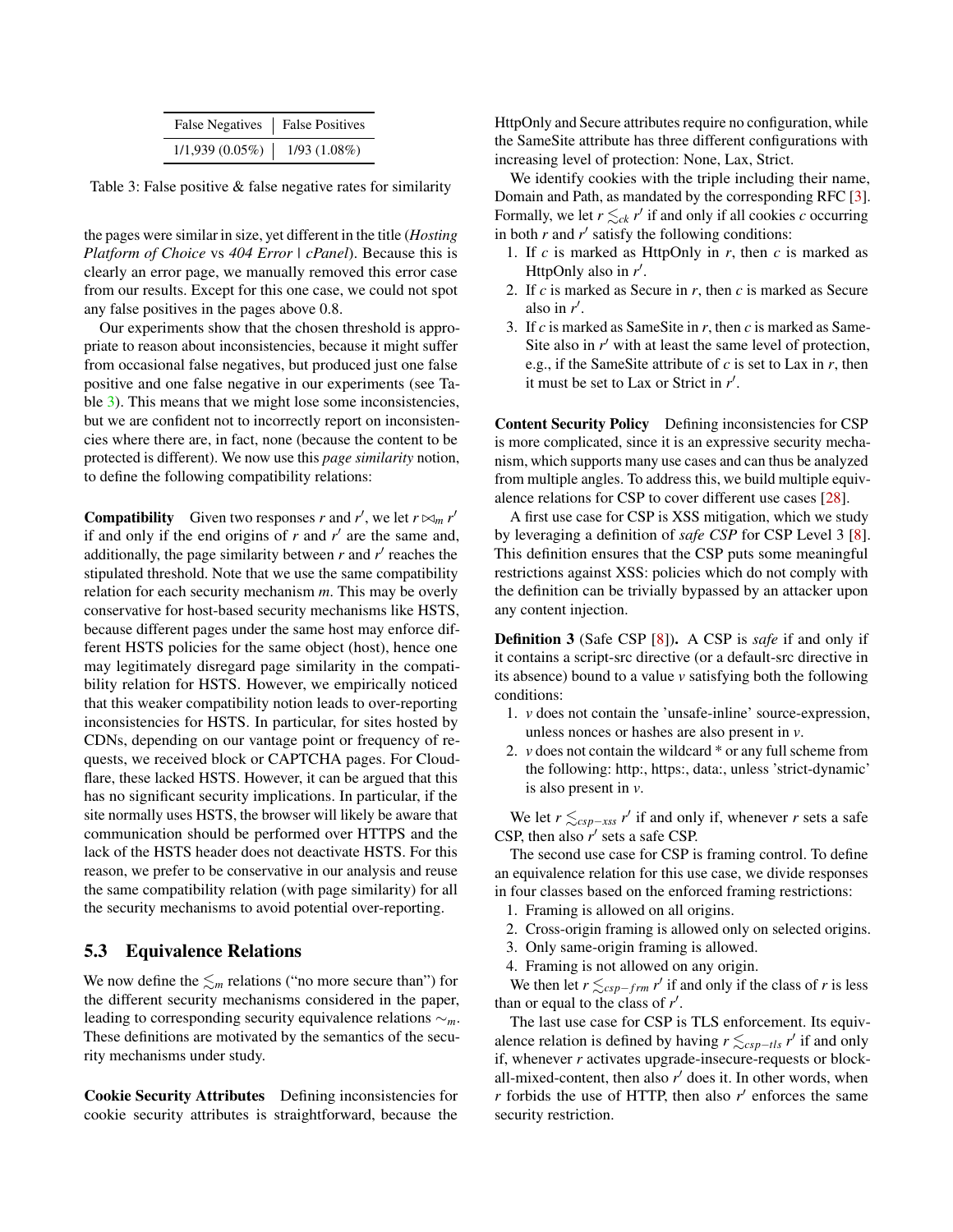X-Frame-Options We just focus on SAMEORIGIN and DENY as possible values of XFO, since ALLOW-FROM is unsupported by the modern clients considered in the present study. This implies that responses can be categorized in just three different classes:

- 1. Framing is allowed on all origins.
- 2. Only same-origin framing is allowed.
- 3. Framing is not allowed on any origin.

We then let  $r \leq_{xf} r'$  if and only if the class of *r* is less than or equal to the class of *r* ′ .

Strict Transport Security Defining inconsistencies for HSTS requires some care, due to possible differences in the max-age attribute which arguably have little to no impact in terms of real-world security. Our choice is discriminating four classes of responses, as follows:

- 1. Responses with max-age set to 0, thus forcing HSTS deactivation for their host.
- 2. Responses without any HSTS header. These responses do not activate HSTS, but do not forcibly deactivate it.
- 3. Responses with max-age enforcing protection for less than one year. This practice can be useful, but does not comply with the minimal required duration for inclusion in the HSTS preload list.
- 4. Responses with max-age enforcing protection for at least one year, qualifying the host for preload list inclusion.

We then let  $r \leq_{hsts} r'$  iff all the following conditions hold:

- 1. The class of  $r$  is less than or equal to the class of  $r'$ .
- 2. If *r* sets the includeSubDomains directive, so does *r* ′ .
- 3. If  $r$  sets the preload directive, then also  $r'$  sets it.

Handling Multiple Headers Careful readers may have noticed that the above definitions assume responses to contain at most one header of each type, yet real-world responses might violate this assumption because headers can be set multiple times. Our dataset still contains at most a single header of each type, because the Requests library used in our data collection folds multiple headers into a single header set to a comma-separated concatenation of their values. For handling of multiple headers, we follow specifications where possible:

- If the same cookie (identified by name, Domain and Path) is set in multiple headers, the last one should be prioritized [\[3\]](#page-14-1). We thus normalize the collected headers to reflect this behavior within a single header.
- If a response contains multiple CSP headers, all of them should be enforced at the same time [\[44\]](#page-16-9). We thus normalize the collected headers by replacing them with a single header enforcing the conjunction of all CSPs.
- If a response contains multiple XFO headers, the correct browser behavior is undefined in the specification. Since prior research showed that different clients handle multiple XFO headers quite differently [\[7\]](#page-15-8), we check for syntactic differences if multiple values are present.

• If a response contains multiple HSTS headers, the first one should be prioritized [\[15\]](#page-15-23). We thus clean our data to keep just the first HSTS header.

#### <span id="page-8-1"></span>6 Measuring Inconsistencies

We use the data collection framework in Section [4](#page-3-0) to collect data from live Web sites and apply the formalization in Section [5](#page-5-0) to measure inconsistencies. The focus of our study is to understand inconsistencies caused by the servers of highly ranked sites. To ensure that any data we collect could not be tainted through network proxies or firewalls, we decided to only include sites which were served through HTTPS. Specifically, we visited each of the sites in the Tranco list [\[25\]](#page-15-5) through https://site.com and https://www.site.com, disregarding those which were not accessible through HTTPS. Further, for each final URL, we determined if this was still under the same eTLD+1 as the originally visited one and not a localized version, e.g., https://site.eu, so as to avoid selecting a site which is actually not highly ranked. As a result, this process yields the list of the 10,000 highest-ranked sites available over HTTPS.

Based on this methodology, we arrived at the set of top 10,000 HTTPS sites based on the Tranco list of January 1,  $2022<sup>2</sup>$  $2022<sup>2</sup>$ . We ran our first crawl, on which we report in the following, from January 2 through January 4, 2022. To ensure that our measurement was not merely a single measurement which is not repeatable, we ran three more confirmation crawls (January 6, 10, and 14, 2022). For each crawl, we collected between 13,626,145 and 13,742,760 responses. While we focus on the results of the first crawl, the appendix lists the overlap in findings between the first and the respective followup crawls (Appendix  $\overline{B}$ ), which highlights that our results can be confirmed over multiple crawls within 12 days. To ease the confirmation and reproducibility of our findings we made our crawling and analytics pipeline publicly available [\[10\]](#page-15-24).

In the following, we outline the key results supported by the analysis of the collected data. We first present a high-level overview of the findings and then discuss security inconsistencies introduced by different factors, as well as the security implications of the inconsistencies.

### 6.1 Overview of the Findings

Usage Statistics To give an overview of the deployed security mechanisms in the wild, we computed the number of sites which activated a specific security mechanism at least once across our data collection. Table [4](#page-9-0) shows the resulting usage statistics for each of the selected security mechanisms in the second column. Note that this is an aggregate over all different tests, i.e., it combines checks for different User-Agents, vantage points and languages. In total, 8,174 sites made use

<span id="page-8-0"></span><sup>2</sup>Available at <https://tranco-list.eu/list/XVWN>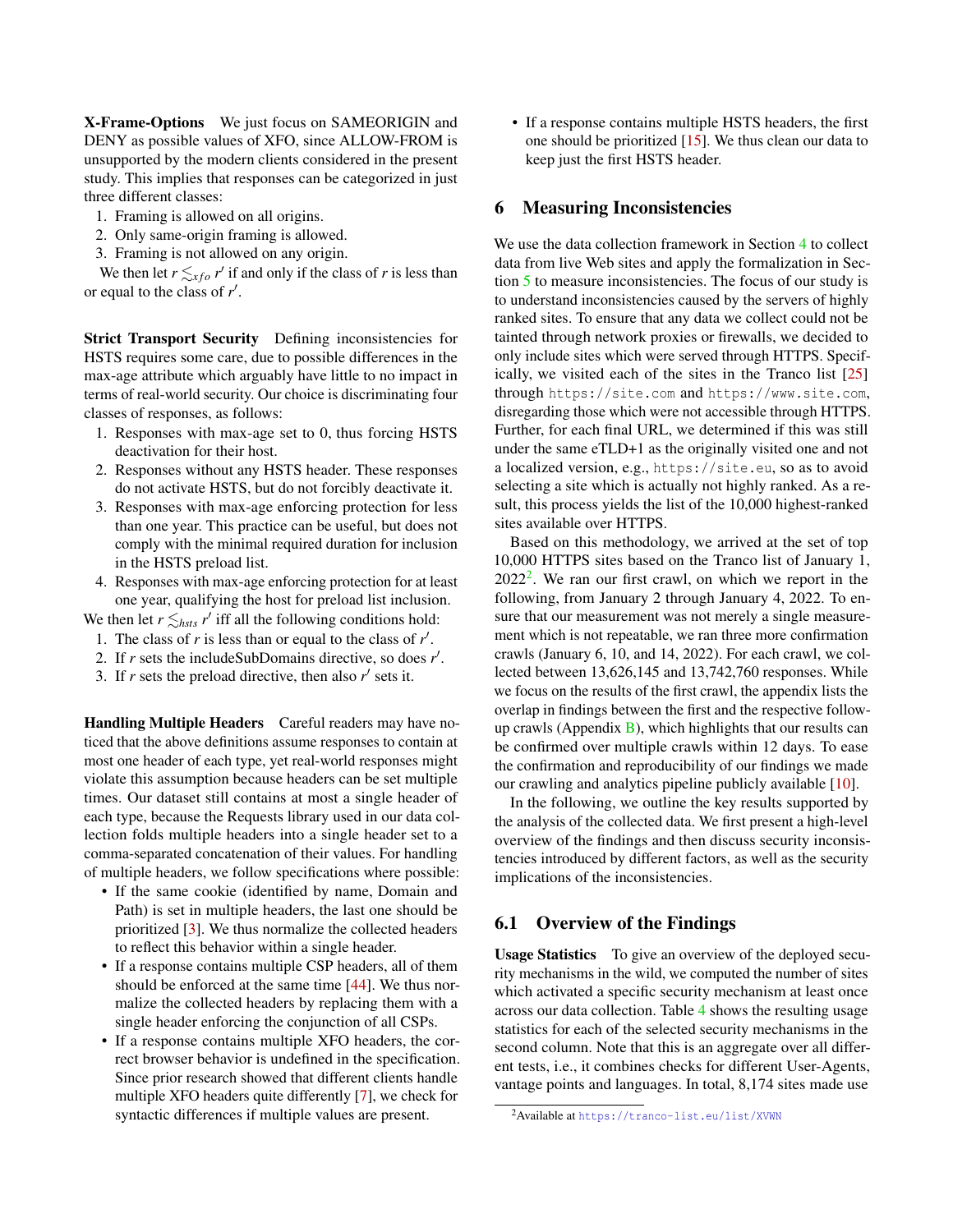| <b>Mechanism</b>                 | <b>Usage</b> | # Sites w/ intra-test inconsistencies |              |                |                |              | # Sites w/ inter-test inconsistencies |                |                |                |     |                | # Sites w/ only inter-test inconsistencies |            |                          |     |  |
|----------------------------------|--------------|---------------------------------------|--------------|----------------|----------------|--------------|---------------------------------------|----------------|----------------|----------------|-----|----------------|--------------------------------------------|------------|--------------------------|-----|--|
|                                  |              | UA                                    | Lang.        | <b>VPN</b>     | Tor            | Any          | UA                                    | Lang.          | <b>VPN</b>     | Tor            | Any | UA             | Lang.                                      | <b>VPN</b> | Tor                      | Any |  |
| <b>Content Security Policy</b>   | 1,998        | 12                                    | 11           | 31             | 23             | 36           | 15                                    |                | 29             | 18             | 47  | 15             |                                            |            | 3                        | 28  |  |
| - for XSS mitigation             | 360          |                                       |              |                |                | $\Delta$     | 9                                     |                |                |                | 10  | 9              |                                            |            |                          | 10  |  |
| - for framing control            | 1.288        | 6                                     |              | 15             | 9              | 16           |                                       |                | 16             | 5              | 20  |                |                                            |            |                          | 12  |  |
| - for TLS enforcement            | 661          | Ξ                                     | $\mathbf{r}$ | 19             | 14             | 22           |                                       | <u>. .</u>     | 12             | 12             |     |                |                                            |            | 2                        | 6   |  |
| X-Frame-Options                  | 5,692        | 20                                    | 18           | 43             | 22             | 50           |                                       |                | 29             | 13             | 37  |                |                                            | 9          | 5                        | 20  |  |
| Strict-Transport-Security        | 4,562        | 15                                    | 13           | 28             | 23             | 38           | 8                                     |                | 23             | 16             | 35  | 8              |                                            | 12         | 5                        | 22  |  |
| - w/o page similarity            |              | 42                                    | 33           | 148            | 593            | 693          | 19                                    | $\overline{c}$ | 576            | 218            | 643 | 17             |                                            | 524        | 20                       | 552 |  |
| - preload                        | 920          | 3                                     | 3            | 6              | 6              | 10           |                                       |                | 9              | 4              | 10  |                |                                            | 6          | ٠                        | 6   |  |
| $\downarrow$ w/o page similarity | ٠            |                                       | 6            | 20             | 113            | 124          |                                       |                | 124            | 48             | 137 |                |                                            | 117        | 2                        | 119 |  |
| Cookie Security                  | 3,876        | 10                                    | 9            | 11             | 12             | 16           | 150                                   |                | 13             | 8              | 167 | 149            |                                            | 9          | $\overline{2}$           | 160 |  |
| - Secure attribute               | 2,937        | 4                                     | 4            | 5              | 6              | 8            | 144                                   |                | 8              | 3              | 152 | 144            |                                            |            |                          | 151 |  |
| - SameSite attribute             | 788          |                                       |              | 5              | 6              | $\mathbf{r}$ | 6                                     |                | $\overline{4}$ | 4              | 14  | 6              |                                            | ◠          | $\overline{\phantom{a}}$ | 9   |  |
| - HttpOnly attribute             | 3,104        |                                       | ٠            | $\mathfrak{2}$ | $\overline{c}$ | 3            | ◠                                     |                | 3              | $\overline{2}$ | h   | $\overline{c}$ |                                            | ∍          |                          |     |  |
| Any                              | 8,174        | 51                                    | 44           | 103            | 75             | 127          | 177                                   |                | 82             | 49             | 267 | 174            |                                            | 34         | 12                       | 194 |  |
| Any (incl. HSTS w/o similarity)  | 8,174        | 77                                    | 64           | 222            | 634            | 765          | 188                                   | $\mathcal{E}$  | 631            | 252            | 833 | 183            | ำ                                          | 541        | 26                       | 429 |  |

Table 4: Detected intra-test and inter-test inconsistencies by factor (321 sites in total). We present the numbers with and without page similarity for HSTS to highlight the impact of this choice on the measurement.

of any of the security mechanisms. The most widely used mechanism was X-Frame-Options with 5,692 occurrences. HSTS was used on 4,562 sites, whereas at least one cookie was configured with any of the security attributes on 3,876 sites. The vast majority of these cases stem from the usage of HttpOnly or Secure attributes, with only 788 sites making use of SameSite cookies. The least widely used header was Content-Security-Policy with 1,998 sites which deployed it. Notably, the vast majority of sites used CSP for framing control rather than for its original purpose of XSS mitigation [\[35\]](#page-16-11). It is worth noting that for XSS mitigation, we only count those cases which have a policy that is not trivial to bypass (Definition [3\)](#page-7-1). Since our definition of inconsistency revolves around such policies, any site that did not have any meaningful XSS mitigation is not counted. Note that the number of sites for the subclasses of CSP and cookie security do not add to the overall usage, since a site may, e.g., configure a CSP that both mitigates XSS and enforces TLS.

Detected Inconsistencies In total we detected some inconsistency in 321 sites. Table [4](#page-9-0) further shows three groups of columns: intra-test inconsistent, inter-test inconsistent, and *only* inter-test inconsistent sites. For the final column group, we removed all those sites for which we found an intra-test inconsistency for the given mechanism. This is to ensure that a site exhibiting a non-deterministic behavior is not accidentally flagged as suffering from inter-test inconsistencies, as required by our formal definition. Hence, the last column is a confident lower bound for the number of sites affected by inter-test inconsistencies. Overall, our crawl detected 127 sites which have some type of intra-test inconsistency and from 194 to 267 sites with inter-test inconsistencies. Notably, our confirmation crawls exhibited two interesting phenomena, i.e., the instability of intra-test inconsistencies and the stability of <span id="page-9-0"></span>inter-test inconsistencies. Considering the union of all sites that suffered from intra-test inconsistencies at least once in our crawls, we found a total of 210 sites (Appendix Table [5\)](#page-16-12). This likely means that the actual dangers of non-deterministic intra-test inconsistencies is more severe than what we could measure through our five observations. Conversely, the confirmation crawls showed that the number of sites with inter-test inconsistencies is stable over time (Appendix Table [6\)](#page-17-0).

### 6.2 Intra-Test Inconsistencies

Intra-test inconsistencies come with particular security risks, as an attacker can abuse these to attack users opportunistically. In the following, we present case studies of intra-test inconsistencies for every mechanism and explain the corresponding security implications.

Cookie Security If a cookie may non-deterministically lack the HttpOnly attribute, an attacker could steal the cookie via malicious JavaScript by performing an XSS attack multiple times until access to the cookie succeeds. One of the three sites where we encountered this kind of inconsistency sets its authentication cookie named *authcookie\_loggedIn* sometimes with and sometimes without the HttpOnly attribute.

A non-deterministically missing Secure attribute, as it happened on eight sites, allows a network attacker to steal the corresponding cookie. One site for example nondeterministically set their *csrfToken* cookie as Secure or not. Thus, attackers can steal this cookie and perform CSRF attacks because they know the anti-CSRF token. A similar issue happens on another site, for which the Secure attribute is inconsistently set on the session identifier *JSESSIONID*, thus potentially leading to session hijacking.

In seven sites, we found intra-test inconsistent deployments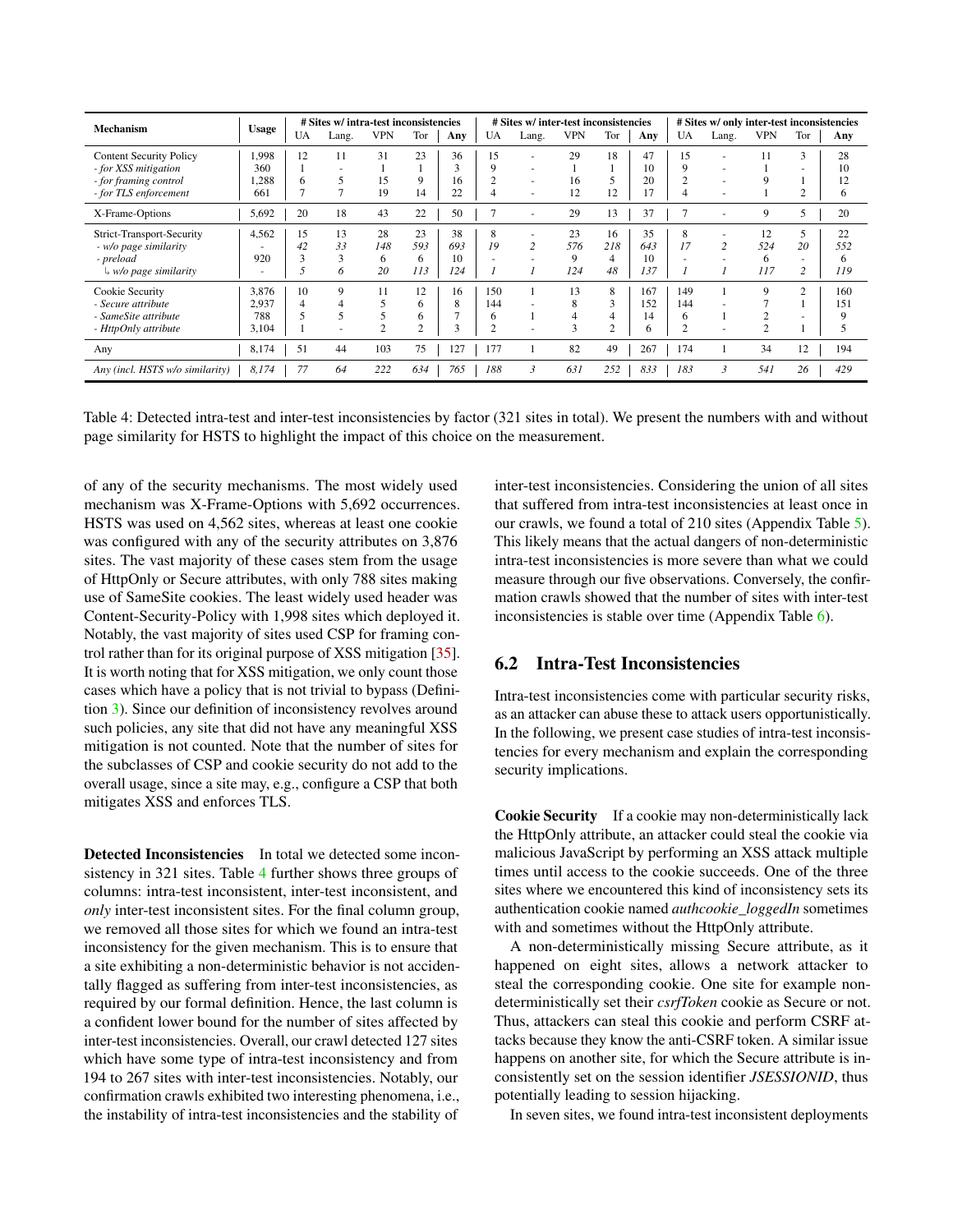of the SameSite attribute, which is sometimes set to Lax and sometimes missing. This behavior might not be a problem for modern browsers, because Chromium-based browsers default to Lax in case of a missing SameSite attribute. However, all Safari-based browsers still face the problem that cross-site attacks such as CSRF are possible due to this misconfiguration. One site, for example, sometimes set their *ASP.NET\_SessionId* cookie with SameSite attribute set to Lax, and sometimes the SameSite attribute was not set, which enables an attacker to perform attacks such as CSRF.

Content Security Policy Overall, we found three sites for which XSS mitigation was enforced non-deterministically. For example, the responses from one site sometimes did not have any CSP for clients from Germany or Australia. Thus, an attacker can succeed by performing the attack multiple times until one of the responses does not carry a CSP.

For framing control, we found a total of 16 inconsistent sites across our tests. Note that the majority of inconsistencies were detected in the VPN crawl. This is because, in the VPN crawl, we test from 218 vantage point (compared to 49 tests for Onion, and 20 and five respectively, for User-Agent and language), which increases the chances of eventually getting an inconsistent response. For example, a site nondeterministically deployed frame-ancestors or not, hence an attacker can perform the attack multiple times (or load the target in multiple iframes) until the attack succeeds.

Finally, TLS was inconsistently enforced on 22 sites. For example, one site in our dataset deploys a CSP that aims to enforce TLS. However, irrespective of the factors that we checked, this CSP is not present in some responses. Nowadays, Chromium-based browsers auto-upgrade mixed content [\[4\]](#page-15-25), whereas Firefox and Safari merely block it. Therefore, the security implications of missing TLS enforcement is limited. However, inconsistencies in this feature can lead to functionality issues. In 2020, Roth et al. [\[28\]](#page-15-1) showed that 77/251 sites which use CSP for TLS enforcement have HTTP resources linked from their front page. Thus, these inconsistencies might lead to essential resources being blocked in Firefox and Safari.

X-Frame-Options The most common intra-test inconsistency for X-Frame-Options was alternating between a deployed header and not deploying XFO at all (41 sites). This behavior enables an attacker to attempt the attack multiple times (or load the target in multiple iframes) until it succeeds. For the other nine cases, the Web applications alternate between a valid XFO header and a malformed one (e.g. sometimes prepending a : to its XFO header) or one using an unsupported feature such as ALLOW-FROM. As with omitting the header, an attacker can opportunistically exploit this. Strict Transport Security Of the 38 sites with intra-test inconsistencies on HSTS, only six are present in the preload list, for which the issue has no implication on the client's security. For 23 sites the inconsistency is related to headers which are sometimes entirely omitted. For those not preloaded, this is problematic since the non-deterministic absence of the header might prolong the time frame where an attack is possible due to the trust-on-first-use problem of HSTS.

While inconsistencies for preloaded sites have no direct impact on a client, they nevertheless pose a threat. In our dataset seven hosts deploy an HSTS header sometimes with, sometimes without the preload directive. Here an attacker can remove the affected site from the HSTS preload list by asking for removal of the site [\[27\]](#page-15-10). If the HSTS preload crawler hits a case without preload being present in the HSTS header, the site will be removed without the operator even noticing it. According to our tests with an author-owned preloaded site, there seems to be no rate-limiting in place to stop such abuse.

An intra-test inconsistent deployment of the HSTS includeSubdomains directive can also lead to problems, as it happened for four sites. For example, a payment service provider showed this behavior on several islands (e.g., Falkland Islands, Antigua and Barbuda, Bahamas, and Bermuda). Here an attacker could, in case of a lacking includeSubDomains directive, abuse the subdomains to attack the main domain (e.g., using subdomains to inject cookies into the top-level domain).

The most critical inconsistency in terms of exploitability is a host that randomly alternates between enabled and disabled HSTS, or has multiple enabled and disabled HSTS headers in random order (only the first entry is processed). Three sites have this kind of intra-test inconsistency. They, for example, alternate between max-age=0, max-age=15768001 and max-age=15768001. Since the HSTS specification mandates adhering to the first observed HSTS header, the first case always deactivates HSTS. Similarly, one site nondeterministically disabled HSTS in certain (mostly eastern Europe) countries such as Lithuania, Moldova, Romania, and Ukraine. In both cases, an attacker could perform the attack several times until it succeeds because HSTS has been disabled in the last response. We also identified one site that alternate between a short max-age  $\leq$  = 5 min) and a properly configured header. In those cases, the site allows an attacker to abuse the HSTS TOFU problem at a higher frequency because if the last HSTS header received was a short one, the next visit after a short time period (e.g., 5 min) will be vulnerable again, because the browser no longer enforces TLS.

Reasons for Intra-Test Inconsistencies In order to find the cause behind the intra-test inconsistencies, we took a closer look into the gathered data from the responses, such as peer IP addresses or cache headers. Here we noticed that indeed some of the different response headers were caused by caching, because all misconfigured header values also had a differ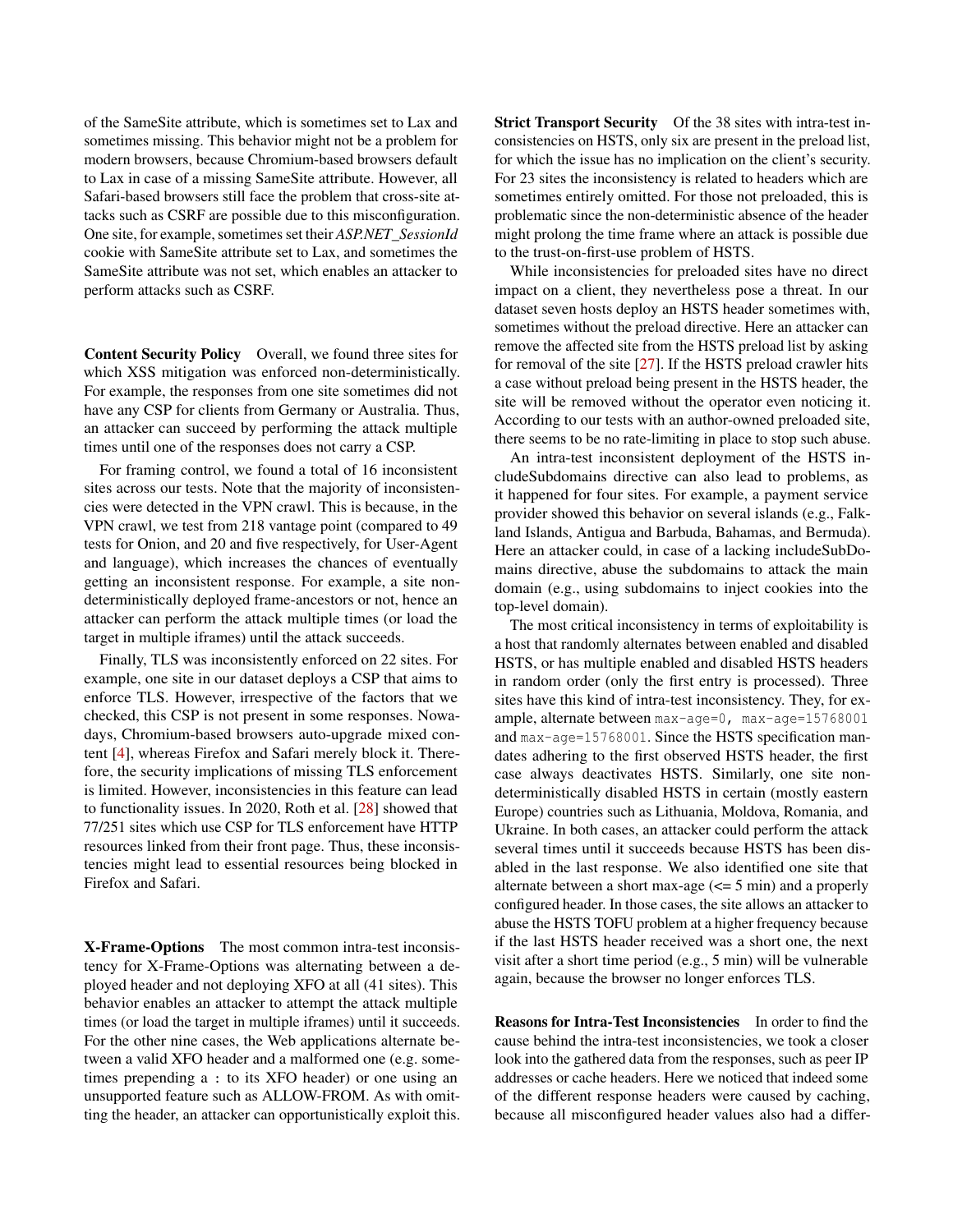ent cache-control header (18 sites) or a different x-cache header (five sites). For two sites, our data indicate that depending on the geolocation, we were redirected to a different end URL (under the same origin), which then causes the inconsistency. In the case of five sites, we were also able to attribute the inconsistency to certain peer IP addresses, which indicates that misconfigured origin servers might be the underlying problem. This hypothesis is also supported by one answer from the notification campaign, which indicates that "one of the origin servers seems to be configured differently". However, here we observed that this inconsistency does not depend on the peer IP address, which indicated that what we see as the peer IP might only be a load balancer, sending our request to different origin servers on a back channel. Notably, the probability of getting a different origin server is much higher in the case of different geolocations. This, together with the fact that the number of crawls for VPN and onion are much higher than in the case of user-agent and language settings, explains the comparatively higher number of intra-test inconsistencies.

One inconsistency that is standing out, due to its prevalence in our dataset, was the inconsistent setting of SameSite for the *ASP.NET\_SessionId* cookie. According to Microsoft, the framework does not support ".NET versions lower than 4.7.2 for writing the same-site cookie attribute"[\[23\]](#page-15-26). Thus, if some of the origin servers have a new version of .NET while others still use the old version, the cookie would show exactly the behavior we observed, which is why we believe this to be a contributing factor.

### 6.3 Inter-Test Inconsistencies

This section sheds light on the inter-test inconsistencies, i.e., for a single deterministic factor such as the User-Agent, our crawls revealed different security guarantees (see middle column of Table [4\)](#page-9-0).

Cookie Security The vast majority of sites (144/150) that have inter-test inconsistencies for cookie security are those that deterministically gave back cookies without the Secure attribute to some User-Agents. Notably, the cause of this inconsistency is in most cases (130), special handling for the User-Agent for Firefox on iOS. For example, one site set their *sid* cookie Secure for all clients except Firefox on iOS, leaving those clients unprotected against network attackers. Other sites gave non-Secure cookies to a group of User-Agents that visited their page, another site for Safari-based clients, one for mobile clients, and another one for all iOS clients.

Two sites inconsistently deployed HttpOnly cookies for their clients. In one case, a site delivered *CM\_SESSIONID* without HttpOnly attribute to clients that use Firefox on iOS. In another case a site only gave out HttpOnly cookies to non-Safari-based clients. In both cases, attackers can steal or

manipulate cookies via an XSS attack and eventually perform state-changing actions on behalf of the user.

For inconsistencies of the SameSite attribute, we found 14 cases where sites either send cookies with the attribute or do not set it at all. One site, for example, only gives Same-Site cookies if the Accept-Language header of the client is *not* set to English. As mentioned in the intra-test inconsistencies, this behavior might not be a problem in Chromiumbased browsers, because those browsers default to Lax in case of a missing SameSite attribute. However, all Safari-based browsers and Firefox still face the problem that cross-site attacks such as CSRF are possible due to this misconfiguration.

<span id="page-11-0"></span>Content Security Policy XSS mitigation as the original use-case of CSP also faced inter-test inconsistencies in ten cases. In general, if a site's CSP alternates between a safe policy and a trivially bypassable one based on some client characteristics, an attacker can specifically target the affected user population. Due to the (at the time of writing) porous support for the 'strict-dynamic' source-expression, some sites had inter-test inconsistencies that only deployed a CSP with this source-expression to clients that actually support it. Numerous sites removed 'strict-dynamic' from their CSP for all Safari (and thus all iOS) clients. The problem here is that https: is also present in the policy, i.e., clients without support for 'strict-dynamic' would allow script inclusion from any HTTPS host, which is insecure. Removing 'strict-dynamic' is a bad practice, because the CSP design is backward compatible and unknown source-expressions are just ignored by browsers. Importantly, Safari recently announced support for 'strict-dynamic' and already supports it in its technology preview [\[9\]](#page-15-27), hence dropping 'strict-dynamic' may unduly leave Safari users unprotected. Other sites dropped their entire CSP for XSS mitigation for all Safari clients, while again others did not send a CSP at all for Android clients. One Web site only deployed XSS mitigation to some countries (like Russia, Spain, or Sweden), but did not deploy CSP for others (e.g., US, Pakistan, or South Africa).

CSP for framing control is also used inter-test inconsistently across different clients (two sites) and geolocations (18 sites). For example, one site did not send a CSP controlling framing via frame-ancestors to all iOS clients, leaving those users unprotected against framing-based attacks.

Like for the case of intra-test inconsistent deployment of CSP for TLS enforcement, the inter-test inconsistent deployment of this CSP feature does not have a security impact but a functionality impact. However, while it is a randomly occurring problem for the intra-test inconsistencies, the problem deterministically occurs for parts of the user-base on 17 sites.

X-Frame-Options An inter-test inconsistent deployment of X-Frame-Options exposes a part of the user base to framingbased attacks. In seven out of 37 cases, this type of inconsistency occurred due to specific operating systems or browsers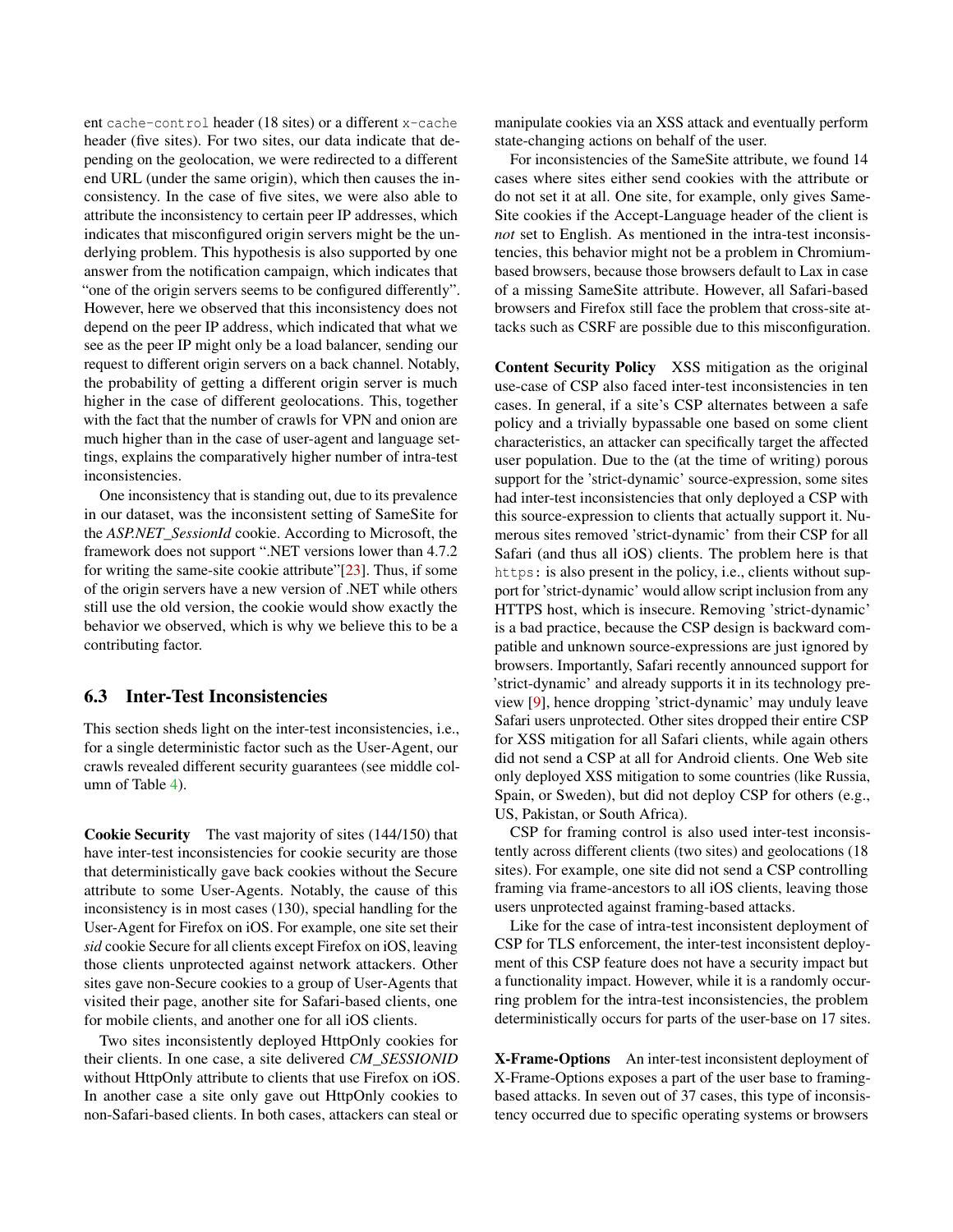are getting different configurations. Some sites deployed XFO for desktop clients, but mobile browsers got no protection at all, making them vulnerable to framing-based attacks. In other cases specific browsers were excluded from the protection: one site did not deploy XFO for Opera clients, while another excluded Firefox browsers. This behavior was also present against users of a specific operating system, as some sites only gave XFO to non-iOS clients. In addition to that, 13 sites (Onion) and 29 sites (VPN) decided to exclude specific geolocations from the protection against framing based-attacks.

Strict Transport Security In case of inter-test inconsistencies in HSTS it makes no difference if HSTS is disabled (max-age=0) or not present because the affected clients/countries will deterministically get the same insecure configuration. While cross-checking the inconsistent sites with the HSTS preload list, we observed that only five out of the 35 interinconsistent sites are actually preloaded.

There are eight Web sites that handle browsers differently. For example, one site only gives enabled HSTS to desktop clients but not to mobile clients, another does not send HSTS to Firefox and Safari-based clients, which exposes parts of the user-base to possible network attacks. In addition to that, 30 sites deploy HSTS inconsistently depending on the geolocation. Another site deploys a proper HSTS for all countries except for clients from India, which do not get an HSTS header. Also, six sites have the inter-test inconsistent deployment of HSTS with/without the includeSubdomains directive. One site, for example, deployed an HSTS header with the directive for clients from some countries such as Hungary or Ireland, but not for others such as Germany or Japan. Here an attacker could abuse subdomains to attack the main domain (e.g., using subdomains to inject cookies into the parent domain).

Reasons for Inter-Test Inconsistencies Inter-test inconsistencies are naturally attributed to deterministic factors, however a few observations are interesting. In many cases flawed User-Agent parsing or wrong handling of the parsed browser information seem to be a problem. Surprisingly many intertest inconsistencies happened specifically for Firefox on iOS. Therefore we tested this User-Agent in different parsing libraries. All of them showed Firefox with version 40 (released August 11, 2015) as output for our Firefox iOS User-Agent string. In the case of Firefox, the version numbers for the iOS client are different from other operating systems, possibly due to the fact Firefox is based on WebKit instead of Gecko on iOS, so the User-Agent is incorrectly recognized as a legacy client. Notably, the Firefox iOS version number recently jumped from 40.2 to 96.0 on January 18, 2022 [\[2\]](#page-14-2).

Not only the version number of Firefox, but also the iOS version number present in the User-Agent was the reason for some of the inconsistencies. The User-Agent from an online repository used in our crawler had an old iOS version number (12.1, October 2018). However, with the same Firefox and WebKit version, but a newer iOS version (15.2, December 2021), these inconsistencies were not present, although they are still concerning for a specific user population. Indeed, users may not have control of their OS version due to hardware restrictions.

Also, as mentioned in Section [6.3,](#page-11-0) some sites deliver a CSP without the 'strict-dynamic' expression to Safari-based clients. During our notification campaign, a videotelephony service confirmed that they are doing this because those clients lack support for this CSP feature. In either case, none of those special handling for browsers is actually necessary; unknown cookie attributes and unknown CSP sourceexpressions are simply ignored by browsers. Furthermore if certain features are going to be supported in future release (like 'strict-dynamic' in Safari's current Technology Preview), the special handling for certain browsers might cause security issues because the browser switches are not updated or removed. This highlights that having browser switches for security mechanisms is a dangerous practice, at least if the provided level of security differs.

In case of network related inter-test inconsistencies, possible reasons are similar to those from the intra-test inconsistencies. If misconfigured origin servers are only used for requests from specific countries, or if CDNs cache responses for certain countries longer than for others, we can observe inconsistent deployment of security mechanisms depending on the geolocation. We detected three sites with different peer IP adresses that seem to cause the issue, ten sites with different cache-control header, and two with different x-cache. For example, based on the x-cache header sent by one site we hypothesize that for certain countries like France they have a cache in place, because all requests from there produced a cache hit, while other requests for example from Australia only produces cache errors/misses.

#### 6.4 Disclosure

Our findings imply that certain users of the sites under test might be at risk; either because an attacker can target them based on certain properties (e.g., their User-Agent) or can opportunistically exploit the non-determinism of the server. To enable site operators to fix the inconsistencies, but also to gain knowledge about the root cause of the inconsistencies, we attempted to disclose the issues to all sites using *security@* and *webmaster@* aliases. The email that we sent contained information about our institutions and us, as well as a detailed description of the individual inconsistent headers and how they were collected. Also, we informed site operators that we are interested in the reason for the inconsistency such that we can better help others that face similar issues and offered them our assistance and further information.

In total, we sent out 256 emails (see Appendix [A](#page-16-13) for the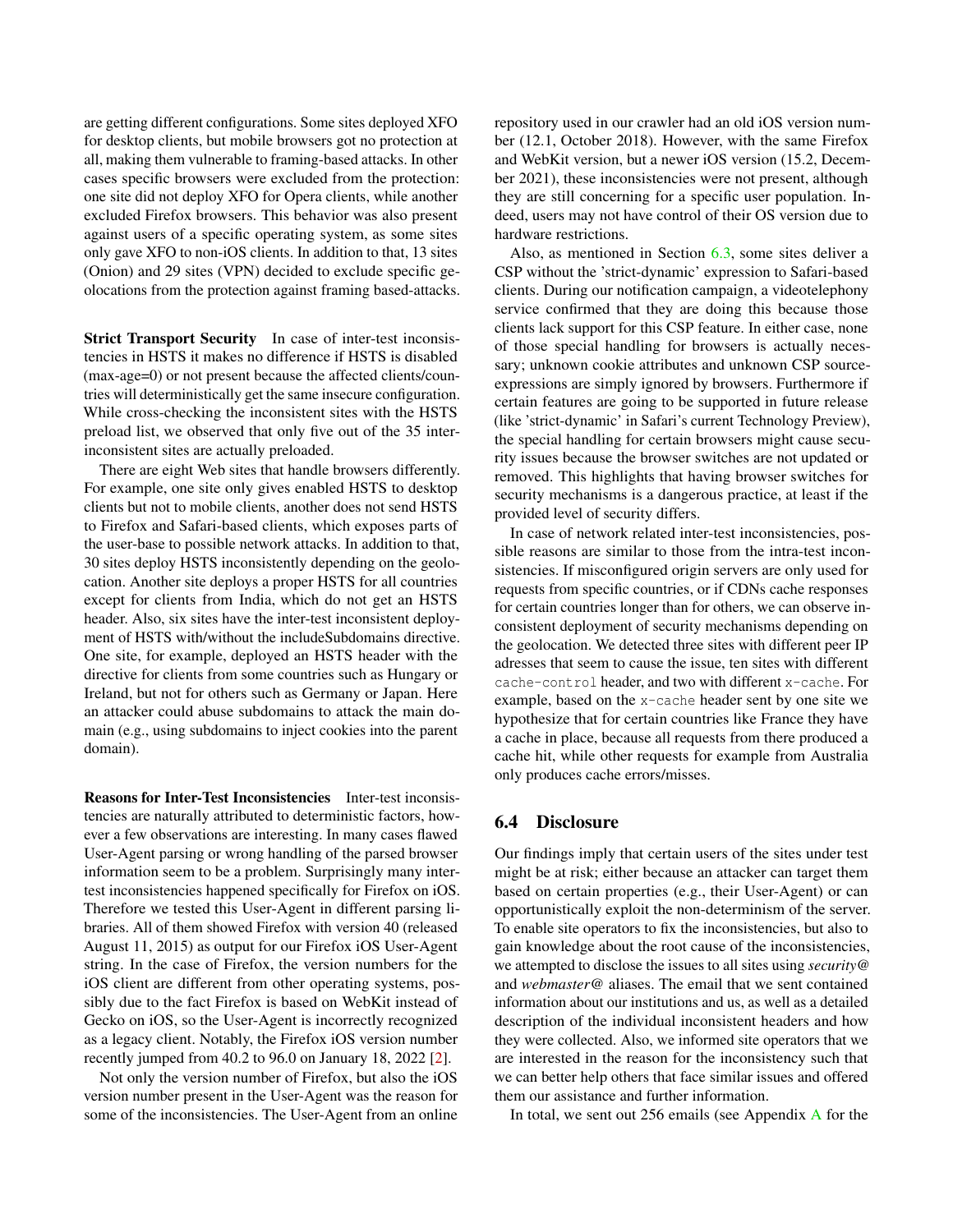template). For 197 domains, we received an email delivery failed message. Notably, we sent the email to both aliases (security@ and webmaster@), so we might have received a failure message, although one of the two addresses received our email. Research has shown that scaling up notifications is a known problem [\[36,](#page-16-14) [38\]](#page-16-15), also due to the low availability of generic aliases [\[34\]](#page-16-16). In addition to that, only 25 out of the 256 domains hosted a security.txt, with 7 of those setting their contact email to *security@*. Thus, we only got 21 answers that were more than just an automatic response message. Seven operators asked us to provide more details, like the IP addresses of the servers that we connected to. One of those even asked us to provide a demo video that shows the inconsistency problem. In all cases, we were happy to provide them with more detailed data in order to ease their search for the reason behind the issue. Additional seven claimed that they can confirm the issue and will get right back to us, which nearly none of them have done so far. The other seven answered us that they confirmed and fixed the issue or explained to us that this is out of their control, e.g., because they are not self-hosting their sites in some countries.

Many of those that answered instructed us to contact HackerOne to report vulnerabilities. Notably, our message did not include the word "vulnerability" or similar words like "exploit". Therefore, we answered those emails that we were not interested in any bug bounty, because we only wanted to help and raise attention for the inconsistent behavior such that all clients can be secured consistently. Notably, none of the notified parties answered that this issue is not present in their option, which further strengthens our confidence in the results. The previous *Reasons for* subsections have outlined some of the answers from our disclosure campaign that we used to reason about the inconsistencies in some of the case studies. To increase remediation rates, we tested the problematic sites again in May 2022. Here, we found that 184 still contained the issues we attempted to disclose before. By manually investigating those sites, we were able to find 105 email addresses. In this second round, only four of the manually curated email addresses responded with a failure message.

## 7 Discussion

Here, we discuss limitations of the work and summarize the security impact of our findings.

#### 7.1 Limitations

Our analysis already shows that client characteristics play a relevant role for Web application security, however it could be improved along different directions. One limitation of our study is the assumption that all the tested browsers implement all the security mechanisms according to their official specifications, which simplified the technical development. This assumption is motivated by our focus on modern clients, yet

we are well aware that it is not entirely accurate, e.g., at the time of writing Safari does not support the 'strict-dynamic' source-expression of CSP Level 3 and browsers might suffer from bugs (like all software), especially in corner cases. That said, we manually vetted most of the detected security inconsistencies and we confirm that they are not subtle enough to invalidate the general findings of our study due to our assumption on browser behavior.

Another limitation of our work is the best-effort attribution of the identified security inconsistencies. Discussing correlation rather than causation is a common and accepted limitation of Web measurements. We crawled each page multiple times and formalized different definitions of consistency to mitigate the effects of non-determinism, however we cannot entirely rule out non-determinism, e.g., due to the presence of serverside load balancers. It is possible that we collected five times the same response from a Web page due to non-determinism, rather than due to our testing conditions, however all the cases explicitly named in Section [6](#page-8-1) have been manually vetted and confirmed as vulnerable.

# 7.2 Overall Security Impact

In general, an attacker can abuse the inter-test inconsistent behavior of some sites to attack a certain part of the user base by specifically targeting the less secured clients like specific User-Agents or users from certain geolocations. For the intratest inconsistent sites, an opportunistic attacker can exploit the non-determinism of the deployed security mechanism by executing the attack multiple times. The individual advantage of the attacker in both cases depend on the mechanism that is deployed inconsistently.

For Cookies, a missing security attribute enables an attacker to access the cookie via XSS (*HttpOnly*) or to steal the cookie by downgrading the connection security and eavesdropping on the traffic (*Secure*). Also, missing or inconsistently deployed *SameSite* Attributes allows attackers to successfully execute cross-site attacks such as CSRF. In either case, the difference between inter-test and intra-test inconsistencies in the case of cookies does not change the attack itself but only the way it can be successfully executed, because the attacker either needs to target a certain group of users (*inter*), or perform the attack multiple times (*intra*). Therefore the user-base (or party of it) of more than 172 Web sites can be attacked due to inconsistencies.

In case of an inconsistent Content Security Policy header an attacker can perform XSS attacks (inconsistent *XSS mitigation*), framing-based attacks such as Clickjacking (inconsistent *frame-ancestors*), or perform network-based attacks (inconsistent *TLS enforcement*). While the latter is only relevant for functionality rather than security, because Chromiumbased browsers nowadays auto-upgrade mixed content [\[4\]](#page-15-25) and Firefox and Safari block it, the other two cases can indeed be exploited by an attacker. Thus in case of inconsistent XSS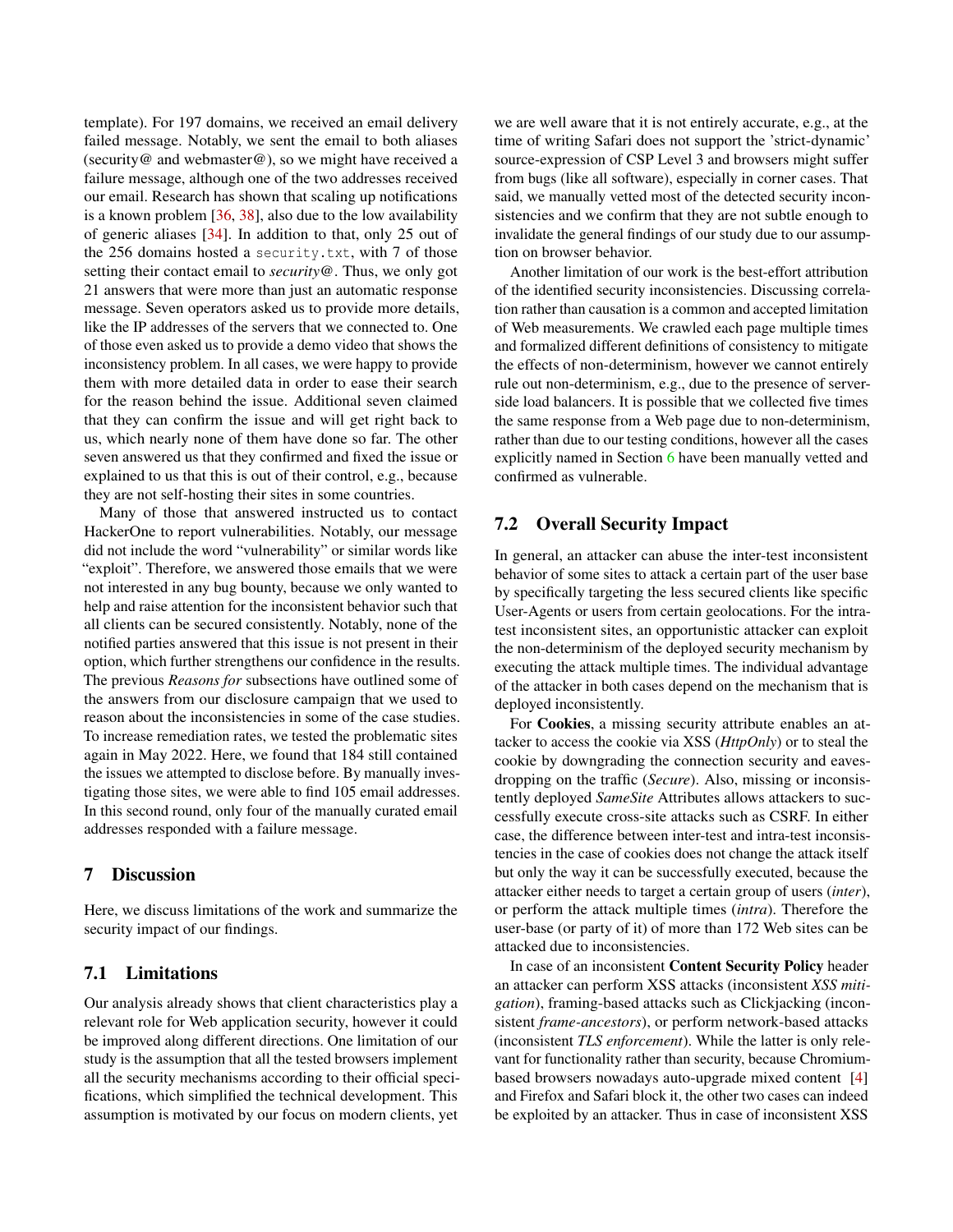mitigation and/or inconsistent framing control, the attacker can exploit a certain group of users (*inter*), or try the attack multiple times (*intra*) on 41 different Web sites.

Similar to the exploitability of inconsistent CSP *frameancestors*, inconsistent deployment of the X-Frame-Options header can lead to framing-based attacks such as Clickjacking. Notably, however, XFO will be ignored by CSP Level 2 supporting browsers as soon as CSP *frame-ancestors* is present. Still, only ten sites that showed inconsistencies in XFO have deployed a CSP that restricts framing. Thus, the users of 43 sites would still be exploitable by performing the attack multiple times (*intra*), and a specific group of users would be attackable on 17 sites.

For Strict Transport Security we have cases that lead to different attacks depending on the type of inconsistency. If, for example, the *preload* directive is deployed intra-test inconsistently, an attacker can remove this site from the HSTS preload list by asking for removal of the site multiple times until the HSTS checker encounters the header without preload. For inconsistencies in the *includeSubDomains* or inconsistent *max-age* duration, an attacker can run network attacks against a certain group of users (*inter*), or perform the attack multiple times (*intra*) on 60 different Web sites. Notably, those sites are only cases where the *page similarity* was considered, so the number of potentially exploitable sites could be higher, as HSTS protects the connection security between client and server, and does not care about the actual content of that is delivered via the server.

# 8 Conclusion

In this paper we investigated the inconsistent configuration of client-side security mechanisms on top sites across different client characteristics (*inter-test*) or even across multiple communications of the same HTTP request (*intra-test*).

Our measurement has highlighted that client-side security mechanisms are not equally delivered to all clients. Specifically, we found several sites in our dataset that returned different security policies with different semantics in at least some of our tests. Our findings have implications in three dimensions: first, Web users may receive different protection based on subtle differences in their browser or vantage point (*inter*-test inconsistencies). Second, *intra*-test inconsistencies may enable an adversary to launch attacks in an opportunistic fashion, given that the responses for the same request may non-deterministically enforce different security. Acquiring this knowledge is an easy task for the attacker, as they can probe for non-deterministic behavior of the server as we did. Third, our analysis has shown that prior measurements (see related work in Section [2.2\)](#page-2-0) may have inadvertently under- or over-reported findings with respect to the deployment of security mechanisms. Specifically, we identified intra-test security inconsistencies in 127 sites and inter-test security inconsistencies in 194 sites. Our semantics-based analysis gives clear

evidence of the potential security implications of the detected inconsistencies, by identifying characteristics which might enable exploitation, while being expressive enough to generalize over previous studies which only focus on missing security headers [\[29\]](#page-15-18).

To the best of our knowledge, we are the first to systematically study the problem of intra-test inconsistencies. Luckily, dealing with such inconsistencies in Web security measurements appears relatively easy: since most of them (80.4%) are due to unexpectedly missing headers, it suffices to crawl the same page multiple times to detect and fix these omissions. Nevertheless, prior Web measurements on the impact of client characteristics on Web security and privacy might have performed an incorrect attribution of security downgrades, since a single page access does not suffice to assess the impact of non-determinism. Luckily, the number of sites suffering from intra-test inconsistencies is not high enough to invalidate the big picture drawn by prior studies.

Inter-test inconsistencies are likely less surprising to researchers working on Web measurements, due to the publication of papers studying variations of the topic [\[17,](#page-15-14) [18\]](#page-15-3). However, inter-test inconsistencies are particularly concerning to site operators, because they identify weak spots in their security policies reported by our analysis. We observe that inter-test inconsistencies across network access methods might arise due to misconfigured origin server for specific geolocations. Also, User-Agent sniffing leads to security inconsistencies on 177 sites, which can all be attributed to site operators. Notably, due to backwards compatibility of the investigated security mechanisms, none of the individual responses for specific browsers were actually necessary.

### Acknowledgments

We would like to thank the reviewers for their advices on how to improve the presentation and reproducibility of our paper. In particular, we thank Yinzhi Cao for his guidance during the shepherding process.

This work was conducted in the scope of a dissertation at the Saarbrücken Graduate School of Computer Science and was partially supported by DAIS - Università Ca' Foscari Venezia within the IRIDE program.

### References

- <span id="page-14-0"></span>[1] Eman Salem Alashwali, Pawel Szalachowski, and Andrew Martin. Does" www." mean better transport layer security? In *ARES*, 2019.
- <span id="page-14-2"></span>[2] Mozilla Mobile Applications. Releases of Firefox-iOS. [GitHub.](https://github.com/mozilla-mobile/firefox-ios/releases)
- <span id="page-14-1"></span>[3] Adam Barth. RFC6265: HTTP State Management Mechanism. 2011.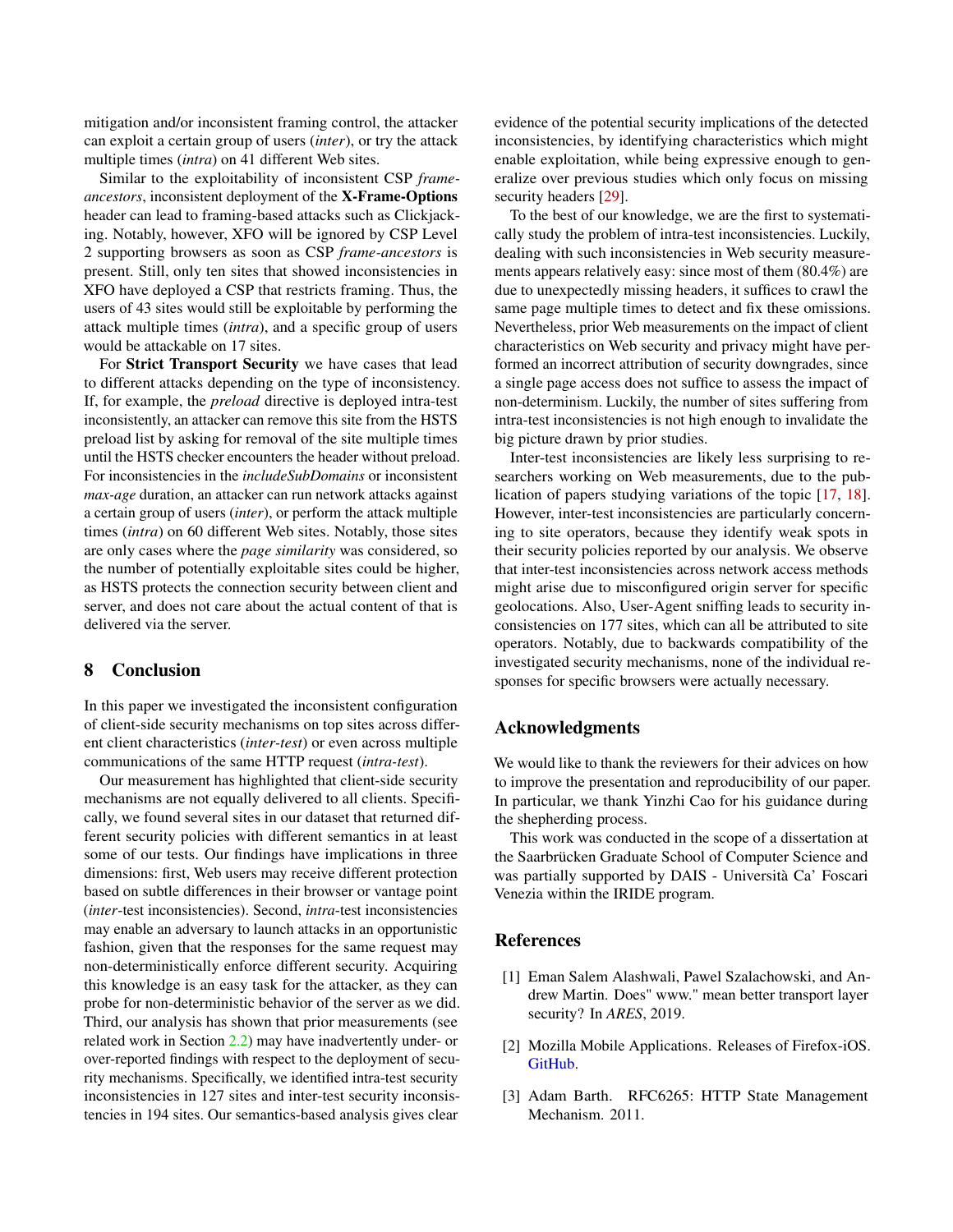- <span id="page-15-25"></span>[4] Chromium Blog. No More Mixed Messages About HTTPS. [chromium.org.](https://blog.chromium.org/2019/10/no-more-mixed-messages-about-https.html)
- <span id="page-15-0"></span>[5] Michele Bugliesi, Stefano Calzavara, Riccardo Focardi, and Wilayat Khan. Cookiext: Patching the browser against session hijacking attacks. *Journal of Computer Security (IOS Press)*, 2015.
- <span id="page-15-6"></span>[6] Stefano Calzavara, Alvise Rabitti, and Michele Bugliesi. Semantics-based analysis of content security policy deployment. *ACM TWEB*, 2018.
- <span id="page-15-8"></span>[7] Stefano Calzavara, Sebastian Roth, Alvise Rabitti, Michael Backes, and Ben Stock. A tale of two headers: A formal analysis of inconsistent click-jacking protection on the web. In *USENIX Security*, 2020.
- <span id="page-15-13"></span>[8] Stefano Calzavara, Tobias Urban, Dennis Tatang, Marius Steffens, and Ben Stock. Reining in the web's inconsistencies with site policy. In *NDSS*, 2021.
- <span id="page-15-27"></span>[9] CanIUse.com. headers HTTP header: csp: Content-Security-Policy: strict-dynamic. [CanIUse.com.](https://caniuse.com/mdn-http_headers_csp_content-security-policy_strict-dynamic)
- <span id="page-15-24"></span>[10] CISPA. The Security Lottery. [GitHub.](https://github.com/cispa/the-security-lottery)
- <span id="page-15-7"></span>[11] Kostas Drakonakis, Sotiris Ioannidis, and Jason Polakis. The cookie hunter: Automated black-box auditing for web authentication and authorization flaws. In *ACM CCS*, 2020.
- <span id="page-15-19"></span>[12] Zakir Durumeric, Zane Ma, Drew Springall, Richard Barnes, Nick Sullivan, Elie Bursztein, Michael Bailey, J Alex Halderman, and Vern Paxson. The security impact of https interception. In *NDSS*, 2017.
- <span id="page-15-15"></span>[13] Steven Englehardt, Dillon Reisman, Christian Eubank, Peter Zimmerman, Jonathan Mayer, Arvind Narayanan, and Edward W Felten. Cookies that give you away: The surveillance implications of web tracking. In *WWW*, 2015.
- <span id="page-15-16"></span>[14] Nathaniel Fruchter, Hsin Miao, Scott Stevenson, and Rebecca Balebako. Variations in tracking in relation to geographic location. *W2SP*, 2015.
- <span id="page-15-23"></span>[15] Jeff Hodges, Collin Jackson, and Adam Barth. RFC6797: Strict-Transport-Security Response Header Field Processing. 2012.
- <span id="page-15-4"></span>[16] Shan Huang, Félix Cuadrado, and Steve Uhlig. Middleboxes in the internet: a http perspective. In *TMA*, 2017.
- <span id="page-15-14"></span>[17] Jordan Jueckstock, Shaown Sarker, Peter Snyder, Panagiotis Papadopoulos, Matteo Varvello, Benjamin Livshits, and Alexandros Kapravelos. The blind men and the internet: Multi-vantage point web measurements. *arXiv preprint arXiv:1905.08767*, 2019.
- <span id="page-15-3"></span>[18] Jordan Jueckstock, Shaown Sarker, Peter Snyder, Aidan Beggs, Panagiotis Papadopoulos, Matteo Varvello, Benjamin Livshits, and Alexandros Kapravelos. Towards realistic and reproducible web crawl measurements. In *WWW*, 2021.
- <span id="page-15-20"></span>[19] Mohammad Taha Khan, Joe DeBlasio, Geoffrey M Voelker, Alex C Snoeren, Chris Kanich, and Narseo Vallina-Rodriguez. An empirical analysis of the commercial vpn ecosystem. In *IMC*, 2018.
- <span id="page-15-21"></span>[20] Akshaya Mani, Tavish Vaidya, David Dworken, and Micah Sherr. An extensive evaluation of the internet's open proxies. In *ACSAC*, 2018.
- <span id="page-15-11"></span>[21] Abner Mendoza, Phakpoom Chinprutthiwong, and Guofei Gu. Uncovering http header inconsistencies and the impact on desktop/mobile websites. In *WWW*, 2018.
- <span id="page-15-2"></span>[22] K Michael and B Joseph. Upgrading https in mid-air: an empirical study of strict transport security and key pinning. In *NDSS*, 2015.
- <span id="page-15-26"></span>[23] Rick Anderson (Microsoft). Work with SameSite cookies in ASP.NET. [microsoft.com.](https://docs.microsoft.com/en-us/aspnet/samesite/system-web-samesite)
- <span id="page-15-22"></span>[24] Diego Perino, Matteo Varvello, and Claudio Soriente. Long-term measurement and analysis of the free proxy ecosystem. *ACM TWEB*, 2019.
- <span id="page-15-5"></span>[25] Victor Le Pochat, Tom Van Goethem, Samaneh Tajalizadehkhoob, Maciej Korczyński, and Wouter Joosen. Tranco: A research-oriented top sites ranking hardened against manipulation. *NDSS*, 2019.
- <span id="page-15-9"></span>[26] Chromium Project. HSTS preload list. [hstspreload.org,](https://hstspreload.org/)

.

- <span id="page-15-10"></span>[27] Chromium Project. HSTS preload list removal. [hst](https://hstspreload.org/removal)[spreload.org,](https://hstspreload.org/removal) .
- <span id="page-15-1"></span>[28] Sebastian Roth, Timothy Barron, Stefano Calzavara, Nick Nikiforakis, and Ben Stock. Complex security policy? a longitudinal analysis of deployed content security policies. In *NDSS*, 2020.
- <span id="page-15-18"></span>[29] Eman Salem Alashwali, Pawel Szalachowski, and Andrew Martin. Exploring https security inconsistencies: A cross-regional perspective. *arXiv e-prints*, 2020.
- <span id="page-15-17"></span>[30] Nayanamana Samarasinghe and Mohammad Mannan. Towards a global perspective on web tracking. *Elsevier: Computers & Security*, 2019.
- <span id="page-15-12"></span>[31] Jörg Schwenk, Marcus Niemietz, and Christian Mainka. Same-origin policy: Evaluation in modern browsers. In *USENIX Security*, 2017.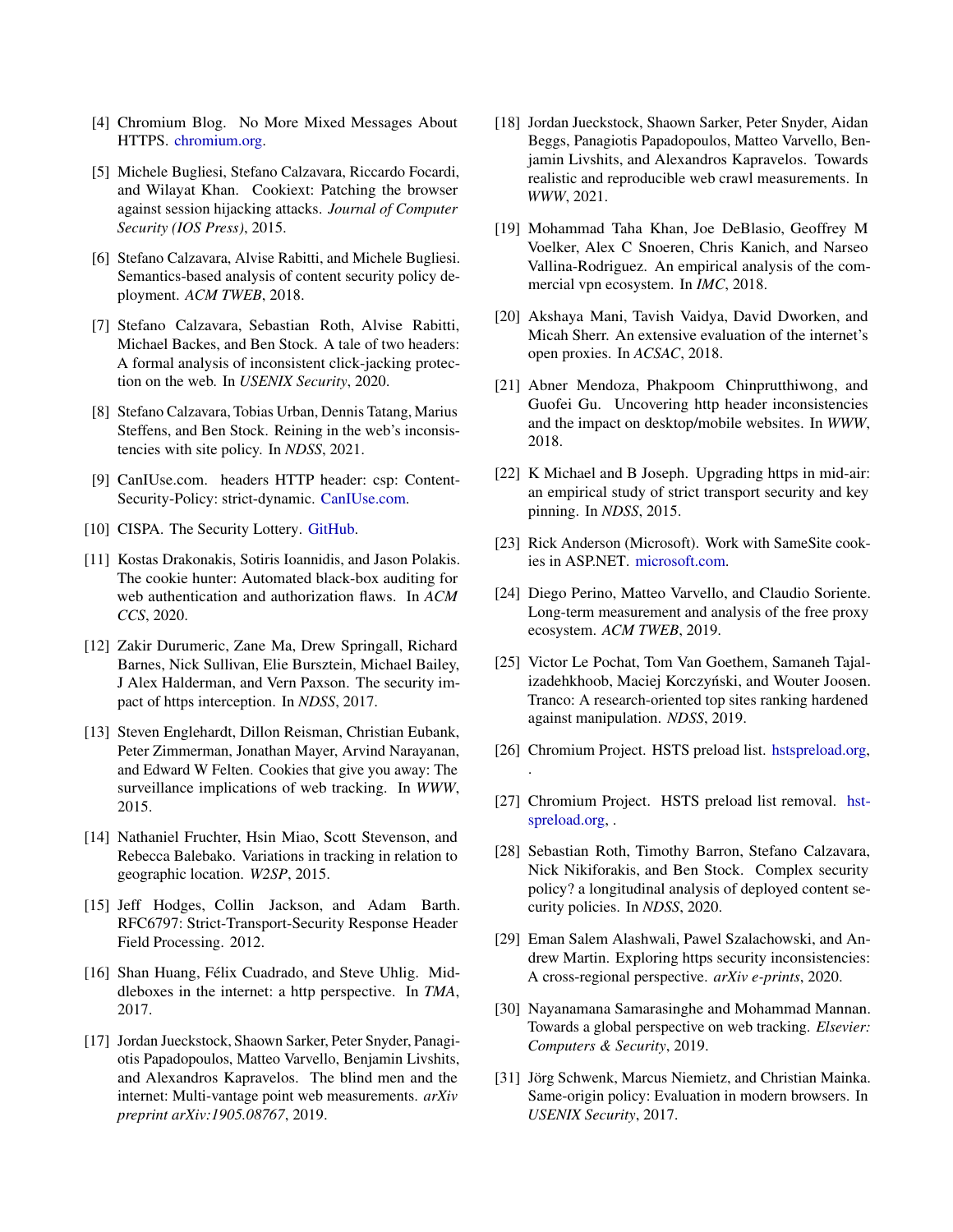- <span id="page-16-4"></span>[32] Kapil Singh, Alexander Moshchuk, Helen J Wang, and Wenke Lee. On the incoherencies in web browser access control policies. In *IEEE S&P*, 2010.
- <span id="page-16-3"></span>[33] Suphannee Sivakorn, Angelos D Keromytis, and Jason Polakis. That's the way the cookie crumbles: Evaluating https enforcing mechanisms. In *ACM WPES*, 2016.
- <span id="page-16-16"></span>[34] Wissem Soussi, Maciej Korczynski, Sourena Maroofi, and Andrzej Duda. Feasibility of large-scale vulnerability notifications after gdpr. In *IEEE EuroS&PW*, 2020.
- <span id="page-16-11"></span>[35] Sid Stamm, Brandon Sterne, and Gervase Markham. Reining in the web with content security policy. In *WWW*, 2010.
- <span id="page-16-14"></span>[36] Ben Stock, Giancarlo Pellegrino, Christian Rossow, Martin Johns, and Michael Backes. Hey, you have a problem: On the feasibility of {Large-Scale} web vulnerability notification. In *USENIX Security*, 2016.
- <span id="page-16-0"></span>[37] Ben Stock, Martin Johns, Marius Steffens, and Michael Backes. How the web tangled itself: Uncovering the history of client-side web (in) security. In *USENIX Security*, 2017.
- <span id="page-16-15"></span>[38] Ben Stock, Giancarlo Pellegrino, Frank Li, Michael Backes, and Christian Rossow. Didn't you hear me?—towards more successful web vulnerability notifications. 2018.
- <span id="page-16-1"></span>[39] Shuo Tang, Nathan Dautenhahn, and Samuel T King. Fortifying web-based applications automatically. In *ACM CCS*, 2011.
- <span id="page-16-5"></span>[40] Martino Trevisan, Stefano Traverso, Eleonora Bassi, and Marco Mellia. 4 years of eu cookie law: Results and lessons learned. *PETS*, 2019.
- <span id="page-16-6"></span>[41] Giorgos Tsirantonakis, Panagiotis Ilia, Sotiris Ioannidis, Elias Athanasopoulos, and Michalis Polychronakis. A large-scale analysis of content modification by open http proxies. In *NDSS*, 2018.
- <span id="page-16-7"></span>[42] Gareth Tyson, Shan Huang, Felix Cuadrado, Ignacio Castro, Vasile C Perta, Arjuna Sathiaseelan, and Steve Uhlig. Exploring http header manipulation in-the-wild. In *WWW*, 2017.
- <span id="page-16-2"></span>[43] Lukas Weichselbaum, Michele Spagnuolo, Sebastian Lekies, and Artur Janc. Csp is dead, long live csp! on the insecurity of whitelists and the future of content security policy. In *ACM CCS*, 2016.
- <span id="page-16-9"></span>[44] Mike West. Content Security Policy Level 3. [w3.org.](https://www.w3.org/TR/CSP3/)
- <span id="page-16-8"></span>[45] WhatIsMyBrowser.com. Latest user agents for web browsers & operating systems. [whatismybrowser.com.](https://www.whatismybrowser.com/guides/the-latest-user-agent/)

# <span id="page-16-13"></span>A Disclosure Email

Hello,

- We are a team of security researchers from the CISPA Helmholtz
- → Center for Information Security located in Saarland, Germany
- → and Università Ca' Foscari Venezia, Italy. In our current → research project, we investigate inconsistent behavior in the
- → deployment of security headers for Web applications.
- For that, we have visited your site through different vantage
- → points (VPN and Tor) as well as with different configurations
- (User-Agents and Accept-Language request headers).  $\rightarrow$
- In our automated tests, we detected both non-deterministic
- → differences (e.g., we received different levels of security
- even with the same user agent) or those differences which → seemed related to the vantage point or configuration.  $\rightarrow$
- We would like to raise your attention to one of those

,→ inconsistencies that occurred on <DOMAIN>: <DETAILS\_ABOUT\_INCONSISTENCY>

- We would appreciate if you can check the reason for the issue, → address it to ensure consistent security, and also let us know
- → about what such a reason might have been, since this will allow

→ us to better help others in the future.

If you have any questions or need further information, please do  $\rightarrow$  not hesitate to contact us by answering this email.

# <span id="page-16-10"></span>B Overview of Additional Crawls

Our confirmation crawls offer two additional insights: on the stability of inter-test inconsistent sites and on the *in*stability of the intra-test inconsistent cases. The data, which is shown in the following tables, highlights that even 12 days after our original crawl, we could still detect 194 inter-test inconsistent sites (see Table [6\)](#page-17-0). Intersecting the sites with *intra-*test inconsistencies, however, shows that the numbers seemingly decline (through 100 sites down to 96). This is to be expected, as we are measuring non-deterministic behavior. However, if we take the *union* of all sites which had at least one intra-test inconsistency across any of our crawls, this sums up to 210 (see Table [5\)](#page-16-12) sites instead of only 127. This likely means that the actual dangers of non-deterministic header deployment is more severe than what we are able to measure through our limited number of observations.

<span id="page-16-12"></span>

| Mechanism                                                                                                | <b>Usage</b>                   | UA                              | # Sites w/ intra-test inconsistencies<br>Lang. | <b>VPN</b>                       | Tor                              | Any                 |  |  |
|----------------------------------------------------------------------------------------------------------|--------------------------------|---------------------------------|------------------------------------------------|----------------------------------|----------------------------------|---------------------|--|--|
| <b>Content Security Policy</b><br>- for XSS mitigation<br>- for framing control<br>- for TLS enforcement | 2.029<br>364<br>1,313<br>673   | 20<br>11<br>12                  | 16<br>10<br>10                                 | 42<br>3<br>23<br>23              | 32<br>17<br>16                   | 50<br>4<br>28<br>25 |  |  |
| X-Frame-Options                                                                                          | 5,751                          | 30                              | 30                                             | 64                               | 39                               | 74                  |  |  |
| Strict-Transport-Security<br>$w/o$ page similarity*                                                      | 4.607<br>4.607                 | 27<br>80                        | 22<br>57                                       | 49<br>365                        | 50<br>947                        | 80<br>1,152         |  |  |
| Cookie Security<br>- Secure attribute<br>- SameSite attribute<br>- HttpOnly attribute                    | 3.975<br>3.009<br>812<br>3,196 | 22<br>9<br>13<br>$\overline{c}$ | 16<br>8<br>8                                   | 26<br>13<br>13<br>$\overline{c}$ | 28<br>13<br>17<br>$\overline{c}$ | 33<br>17<br>18<br>3 |  |  |
| Any                                                                                                      | 8.237                          | 90                              | 73                                             | 163                              | 135                              | 210                 |  |  |

Table 5: Union of all intra-test inconsistencies snapshots.